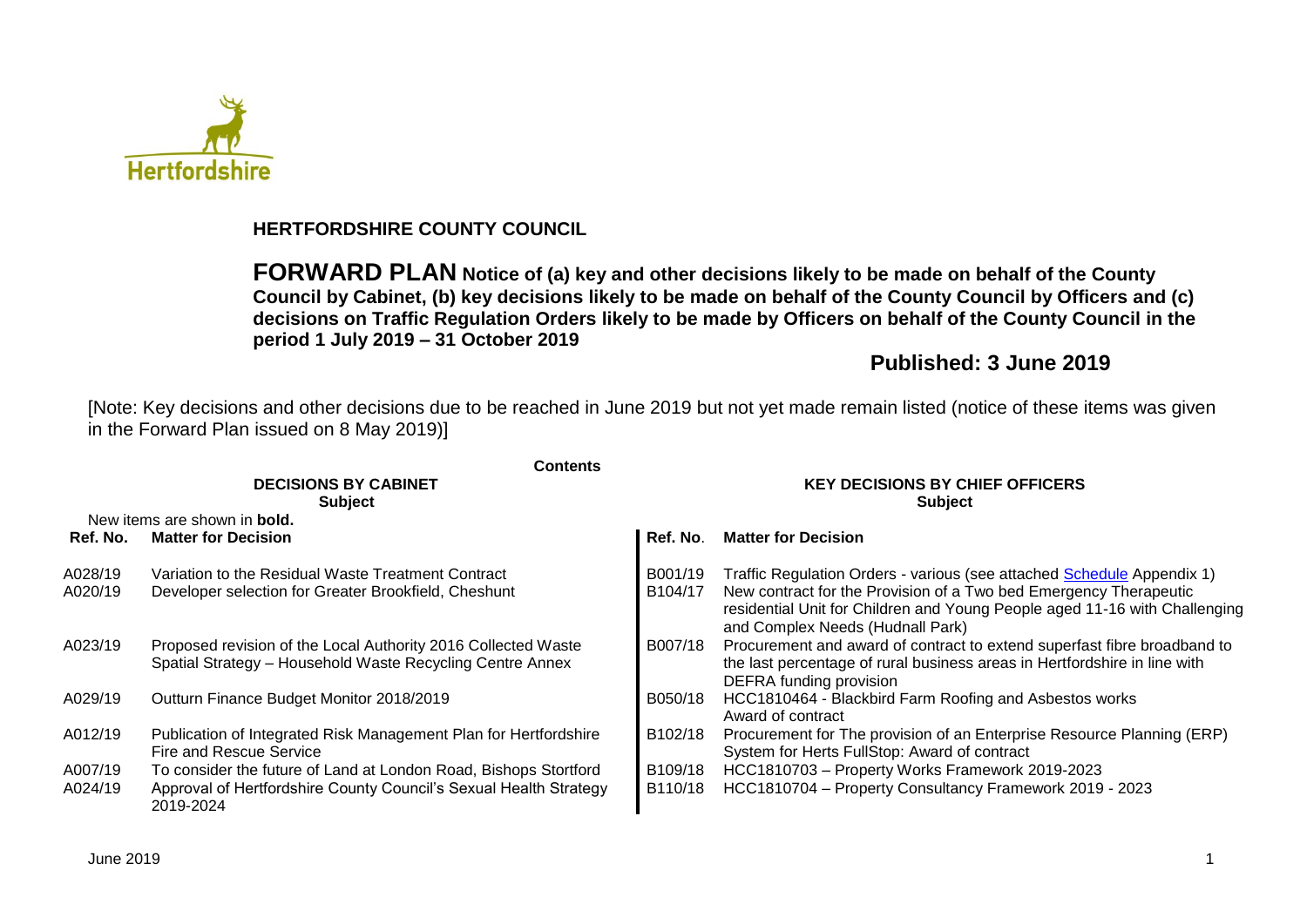| A025/19 | Hertfordshire County Council's Annual Report 2018/2019              | B111/18 | HCC1810826 – Provision of Demountable temporary / modular buildings:<br>Award of contract                                                                                                                                                     |
|---------|---------------------------------------------------------------------|---------|-----------------------------------------------------------------------------------------------------------------------------------------------------------------------------------------------------------------------------------------------|
| A026/19 | Refresh of Hertfordshire County Council's Corporate Plan            | B134/18 | Acquisition of new premises for enlarged Hatfield Library                                                                                                                                                                                     |
| A027/19 | Approval of the Council's Tobacco Policy                            | B139/18 | Acquisition of Land interests necessary for the delivery of the A602<br>Improvements                                                                                                                                                          |
| A030/19 | Approval of Regulation of Investigatory Powers (RIPA) Annual Report | B010/19 | Award of Flexicare contracts                                                                                                                                                                                                                  |
| A033/19 | <b>Hertfordshire &amp; Luton Adoption Service Proposal</b>          | B011/19 | Award of Contract for the supply of Exercise Books and Paper for Herts                                                                                                                                                                        |
|         |                                                                     |         | FullStop                                                                                                                                                                                                                                      |
| A034/19 | Draft Financial Strategy for period 2020/21 - 2023/24               | B016/19 | Joint Tender process with Luton Council to establish a new block contract<br>for the provision of a 4 bedded Residential Children's Home for Children<br>and Young People aged 11-16 with Challenging and Complex Needs:<br>Award of contract |
| A035/19 | To agree to implement the decision for the relocation of the Park   | B019/19 | Tender of Specialist Care at Home contract - Award of contract                                                                                                                                                                                |
|         | ESC, from its current site to the former Southfield School site at  |         |                                                                                                                                                                                                                                               |
|         | <b>Travellers Lane, Hatfield.</b>                                   |         |                                                                                                                                                                                                                                               |
| A036/19 | Whether to agree to the statutory proposal to enlarge the           | B020/19 | Tender of Support at Home contract - Award of contract                                                                                                                                                                                        |
|         | premises of Codicote C of E VC Primary School taking into           |         |                                                                                                                                                                                                                                               |
|         | consideration the outcome of the statutory notice period.           |         |                                                                                                                                                                                                                                               |
| A037/19 | <b>Commercial Investment: Small Site Development</b>                | B029/19 | Award of Building Cleaning contract for North Herts Primary Schools                                                                                                                                                                           |
| A038/19 | Award of Contract for the future delivery of Library services in    | B030/19 | Award of Framework Contract for 16+ Accommodation & Support                                                                                                                                                                                   |
|         | <b>Hertfordshire</b>                                                |         |                                                                                                                                                                                                                                               |
| A039/19 | Whether or not to agree to the proposal to relocate the Primary     | B031/19 | HCC1911317 - Decision to refurbish Aspley 1: Award of Contract                                                                                                                                                                                |
|         | Support Base (PSB) at The Leys Primary School to The Lodge          |         |                                                                                                                                                                                                                                               |
|         | Annexe, taking into consideration the outcome of a public           |         |                                                                                                                                                                                                                                               |
|         | consultation.                                                       |         |                                                                                                                                                                                                                                               |
| A032/19 | Next Generation Programme: Approval of the service delivery options | B032/19 | HCC1306529 - To extend the property management contract for the daily                                                                                                                                                                         |
|         | for decision presented as part of the Outline Business Case         |         | management of 96 Shenley Road                                                                                                                                                                                                                 |
|         |                                                                     |         | comprising various Hertfordshire County Council services                                                                                                                                                                                      |
| A040/19 | Strategy for direct employment use property development.            | B036/19 | Framework agreement for the supply of cleaning chemicals, soaps and<br>sanitisers in conjunction with Hampshire County Council - Award of<br>contract                                                                                         |
| A041/19 | Strategy for direct residential property development on small       | B037/19 | Tender awards for provision of various local bus service and school coach                                                                                                                                                                     |
|         | sites                                                               |         | contracts starting September 2019 - Award of contracts                                                                                                                                                                                        |
| A042/19 | Developing Extra Care Housing in Hertfordshire                      | B038/19 | Contract Award for construction of the New River Bridge, Essex Road,                                                                                                                                                                          |
|         |                                                                     |         | Hoddesdon                                                                                                                                                                                                                                     |
|         |                                                                     | B039/19 | HCC1911407 Replacement of 5 County Hall Boilers due to failure - Old                                                                                                                                                                          |
|         |                                                                     |         | Block - Block 10 - Award of contract                                                                                                                                                                                                          |
|         |                                                                     | B040/19 | Aldwyck Homes - works on supported living accommodation in conjunction                                                                                                                                                                        |
|         |                                                                     |         | with compartmentalisation - Award of contract                                                                                                                                                                                                 |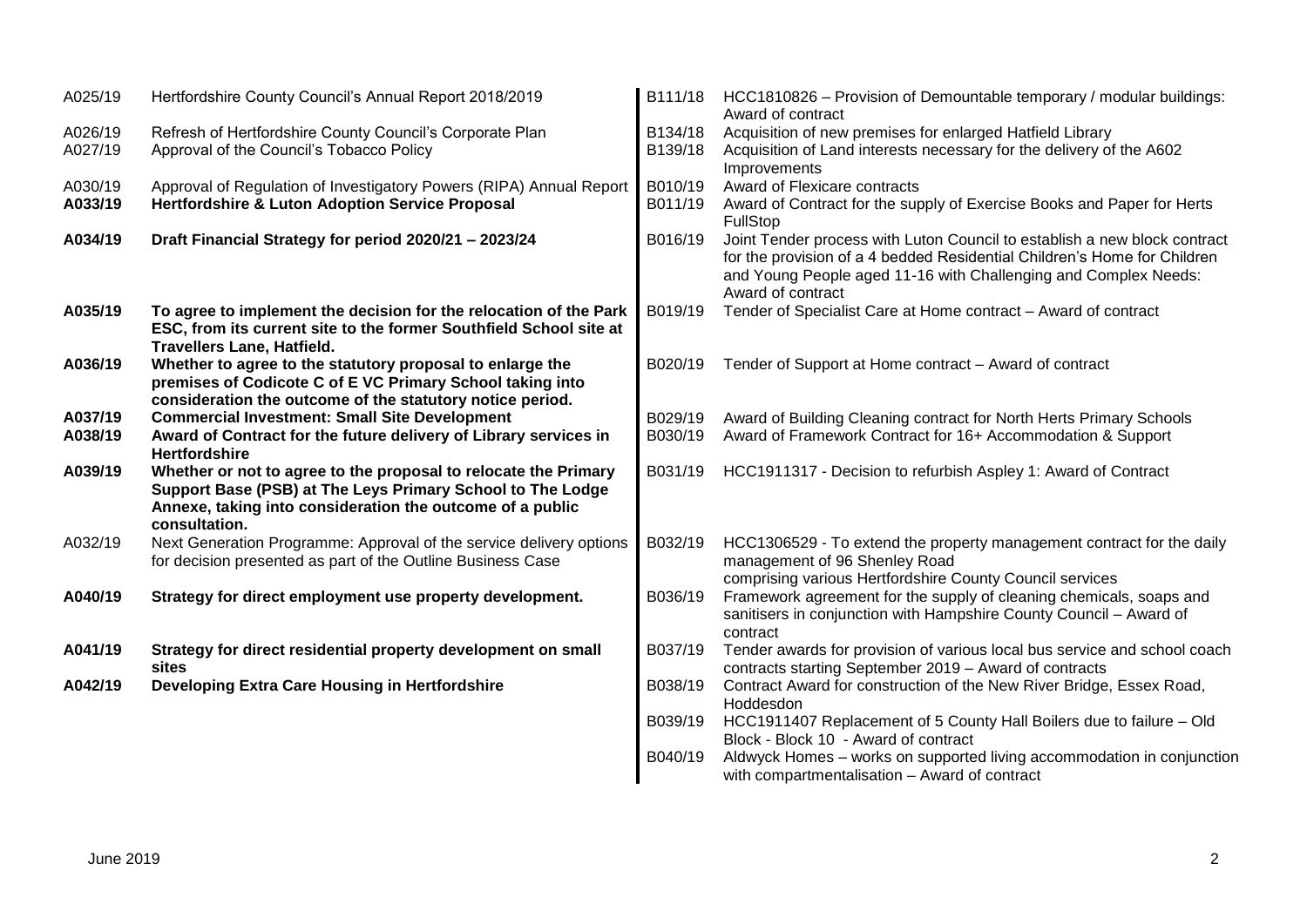| B041/19 | Whether to agree to the statutory proposal to change the age range of York<br>Road Nursery, Hitchin, to allow children to be admitted from the age of 2<br>vears |
|---------|------------------------------------------------------------------------------------------------------------------------------------------------------------------|
| B042/19 | Hatfield Library - approval for refurbishment expenditure                                                                                                        |
| B043/19 | Framework for the provision of collection and disposal of clinical waste,<br>offensive waste and small animal remains                                            |
| B044/19 | Commission the provision of the assessment and eligibility aspect of the<br>Warmer Homes scheme from an external supplier                                        |
| B045/19 | HCC1911437 - Batch 48 - To procure a provider for supply of Gas &                                                                                                |
|         | <b>Electricity to Hertfordshire County Council sites</b>                                                                                                         |
| B046/19 | HCC1911438 Batch 48 - Cluster 1 - Batchwood school, St Albans and                                                                                                |
|         | Two Waters Primary School, Hemel Hempstead - Mechanical works                                                                                                    |
|         | (Inc. Boiler replacements)                                                                                                                                       |
| B047/19 | HCC1911439 Batch 48 - Cluster 2 - Shenley Primary School and                                                                                                     |
|         | Skyswood School, St Albans - Mechanical works (Inc. Boiler                                                                                                       |
|         | replacements)                                                                                                                                                    |
| B048/19 | HCC1911440 Batch 48 - Cluster 3 - Dundale Primary and Nursery                                                                                                    |
|         | School, Tring - Mechanical works (Inc. Boiler replacements)                                                                                                      |
| B049/19 | HCC1911454 - Batch 46 - Cluster 1 - Roofing Works - Little Munden C                                                                                              |
|         | of E VC Primary School Block 12 Grade II Listed. Fairlands Primary                                                                                               |
|         | School, Cheshunt. Rivers Extended (Education Support Centre) (Key<br>Stage 4), Hoddesdon. St Mary's C of E Junior School, Ware.                                  |
| B050/19 | HCC1911473 Batch 49 - Package 2 - Mechanical Works - Edwinstree C                                                                                                |
|         | of E Middle School, Buntingford & High Wych C of E Primary School                                                                                                |
| B051/19 | HCC1911455 - Batch 46 - Cluster 2 - Roofing Works - Cassiobury                                                                                                   |
|         | Infant School, Watford. Parkside Community Primary School,                                                                                                       |
|         | Borehamwood. Roman Fields Pupil Referral Units, Hemel Hempstead -                                                                                                |
|         | Blocks 11 & 18, Shenley Primary school, Shenley                                                                                                                  |
| B052/19 | Whether to agree to the statutory proposal to enlarge the premises of                                                                                            |
|         | Codicote C of E VC Primary School taking into consideration the                                                                                                  |
|         | outcome of the statutory notice period.                                                                                                                          |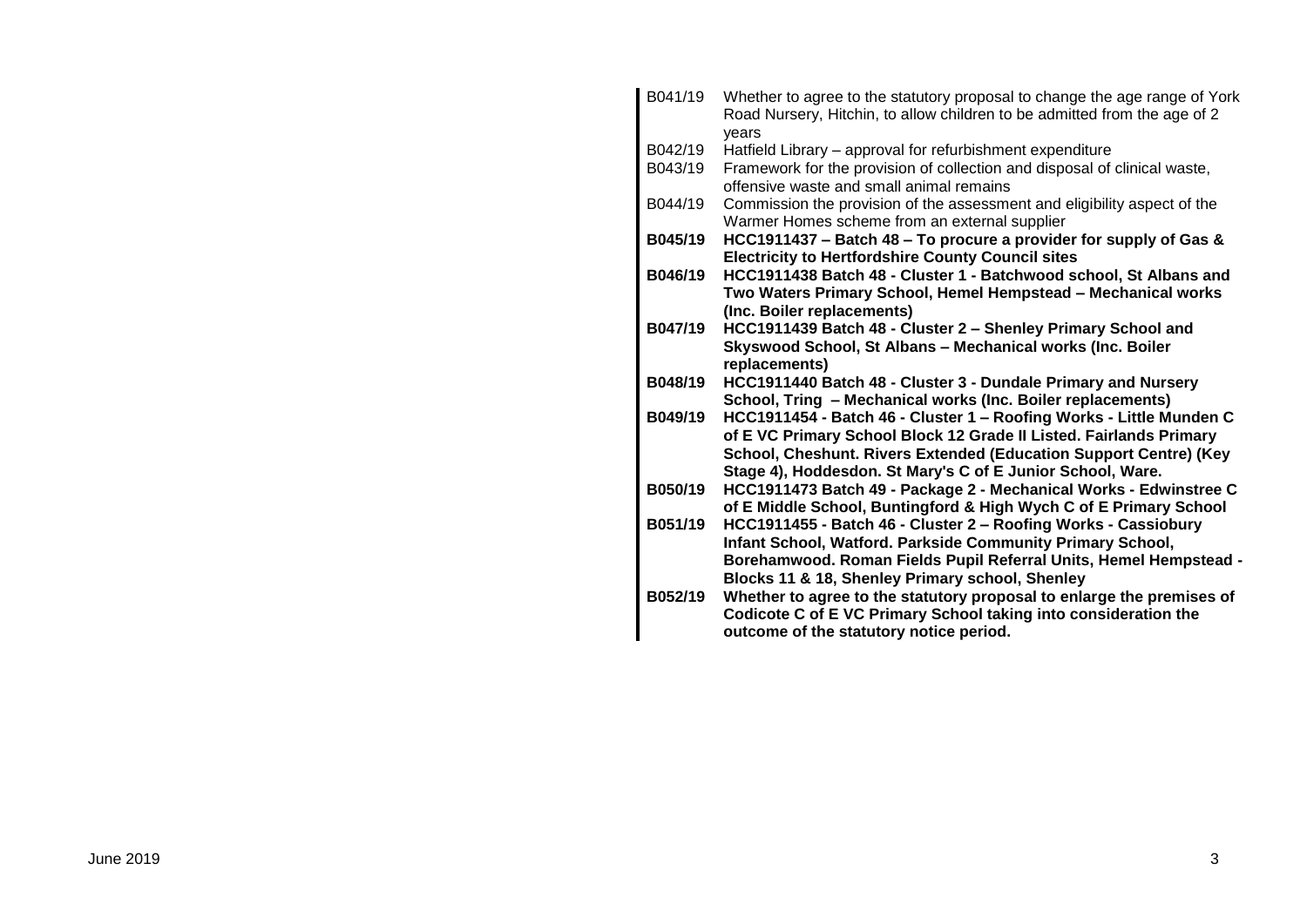**PART A: DECISIONS BY CABINET** Note: New items and amendments are shown in **bold.**

| Ref. No. | <b>Matter for Decision</b>                                   | Date<br>decision to<br>be made | <b>Cabinet Panels to be</b><br>consulted                         | <b>Officer contact for</b><br>this matter | Documents to be<br>considered <sup>"††</sup>                | <b>Exempt from the</b><br><b>Council's Call-In</b><br>Procedures <sup>##</sup><br>Yes / No |
|----------|--------------------------------------------------------------|--------------------------------|------------------------------------------------------------------|-------------------------------------------|-------------------------------------------------------------|--------------------------------------------------------------------------------------------|
| A028/19  | Variation to the Residual<br><b>Waste Treatment Contract</b> | 03/06/2019                     | <b>Community Safety and</b><br>Waste Management<br>Cabinet Panel | Simon Aries<br>01992 555255               | Report of the Director of<br>Environment and Infrastructure | Yes, exempt<br>under grounds<br>$(b)$ , $(c)$ , $(d)$ and<br>e)                            |

<sup>††</sup> Documents to be considered by the Cabinet are published in the Council's website at <https://democracy.hertfordshire.gov.uk/mgCalendarMonthView.aspx?GL=1&bcr=1>

‡‡ Grounds for exemption are:-

- (a) where the decision is a decision taken under the Special Urgency provisions in Annex 4 of the Constitution
- (b) where the Chief Executive certifies that implementation of the decision is critical for service delivery
- $(c)$  where the Chief Legal Officer certifies that the Council would be likely to suffer legal prejudice from a delay in implementation of the decision resulting from the decision being Called-In
- (d) where the Director of Resources certifies that the Council would be likely to suffer financial prejudice from a delay in implementation of the decision resulting from the decision being Called-In;
- (e) where the Chief Legal Officer certifies that a delay in implementation of the decision resulting from the decision being Called-In would result in the decision being incapable of implementation or meaningful implementation
- (f) where the decision results from consideration of a recommendation or report from the OSC or any sub-committee or Topic Group of the OSC;
- (g) where the decision results from a reference back decision by Overview and Scrutiny Committee; or
- (h) where the decision is a recommendation to Full Council;
- (i) where the Call-In period has expired

<sup>1</sup> The address from which, subject to any prohibition or restriction on their disclosure, copies of, or extracts from, any document listed is available is County Hall, Pegs Lane, Hertford, SG13 8DE. Other documents relevant to these matters may be submitted to the decision maker. To request details of such documents (if any) as they become available contact Deborah Jeffery, Assistant Manager, Democratic Services by email [\(deborah.jeffery@hertfordshire.gov.uk\)](mailto:deborah.jeffery@hertfordshire.gov.uk) or phone (01992 555563)

<sup>\*\*\*</sup> In accordance with Regulation 10(1) of The Local Authorities (Executive Arrangements) (Meetings and Access to Information) (England) Regulations 2012 (the '2012 Regulations') these items of business will be considered by Cabinet at its meeting 13 May 2019. Notices issued, as required by the 2012 Regulations, can be viewed at <https://democracy.hertfordshire.gov.uk/mgCalendarMonthView.aspx?GL=1&bcr=1>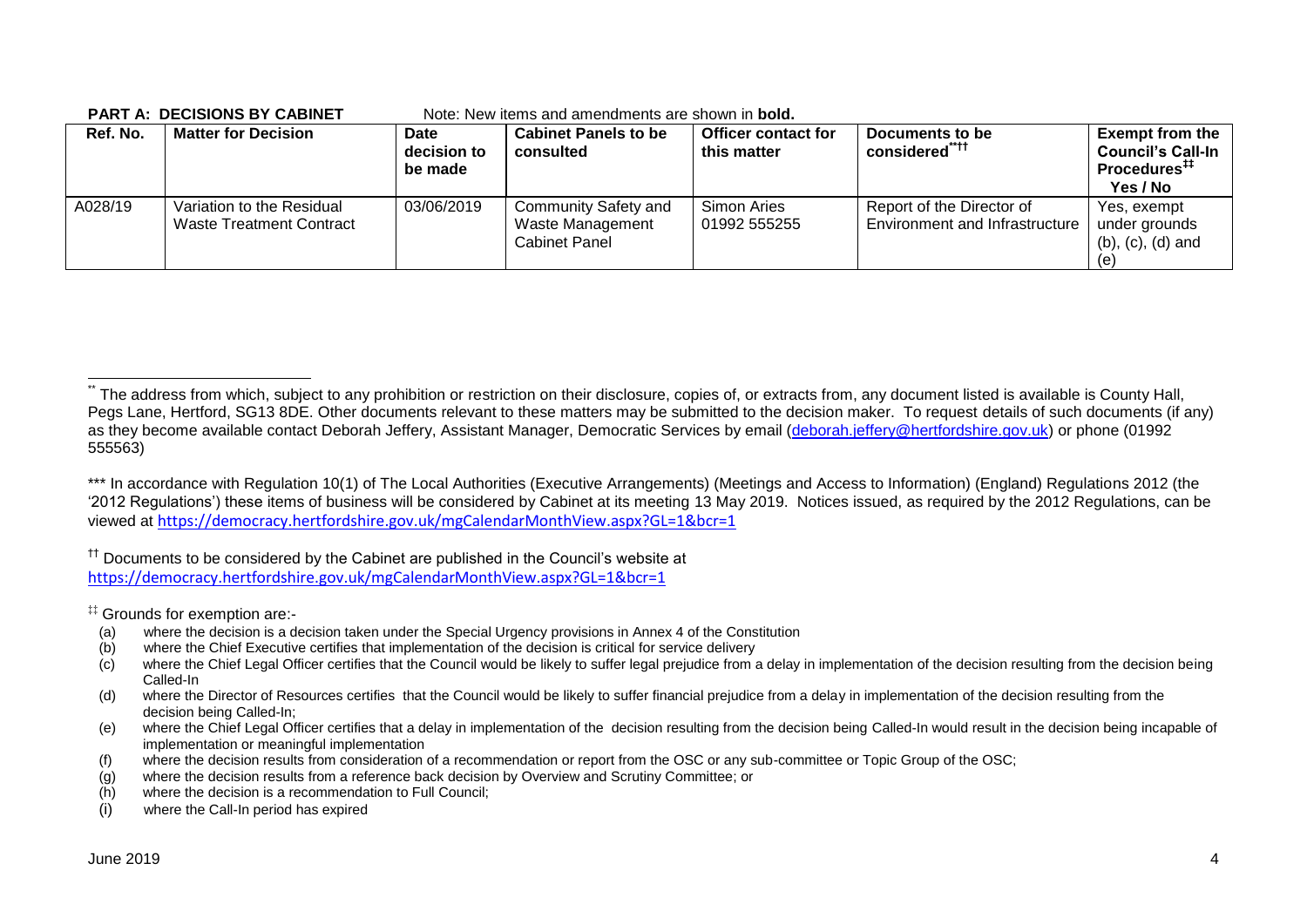| A020/19 | Developer selection for<br>Greater Brookfield, Cheshunt                                                                                    | 10/06/2019 | Resources and<br>Performance Cabinet<br>Panel                           | <b>Mike Evans</b><br>01992 555634   | Report of the Director of<br><b>Resources</b>                                                                                   | $\overline{N}$ |
|---------|--------------------------------------------------------------------------------------------------------------------------------------------|------------|-------------------------------------------------------------------------|-------------------------------------|---------------------------------------------------------------------------------------------------------------------------------|----------------|
|         |                                                                                                                                            |            |                                                                         |                                     | Part I and Part II Report - due<br>to Part I and Part II Report -<br>due to 'Information relating to                            |                |
|         |                                                                                                                                            |            |                                                                         |                                     | the financial or business affairs<br>of any particular person                                                                   |                |
|         |                                                                                                                                            |            |                                                                         |                                     | (including the Council)'                                                                                                        |                |
| A023/19 | Proposed revision of the Local<br>Authority 2016 Collected<br>Waste Spatial Strategy -<br><b>Household Waste Recycling</b><br>Centre Annex | 10/06/2019 | <b>Community Safety and</b><br>Waste Management<br><b>Cabinet Panel</b> | <b>Matthew King</b><br>01992 556207 | Report of the Director of<br>Environment                                                                                        | <b>No</b>      |
| A029/19 | <b>Outturn Finance Budget</b><br>Monitor 2018/2019                                                                                         | 10/06/2019 | Resources and<br><b>Performance Cabinet</b><br>Panel                    | Ben Jay<br>01992 556257             | Report of the Director of<br>Resources                                                                                          | <b>No</b>      |
| A012/19 | Publication of Integrated Risk<br>Management Plan for<br>Hertfordshire Fire and Rescue<br>Service                                          | 08/07/2019 | Community Safety and<br>Waste Management<br><b>Cabinet Panel</b>        | Darryl Keen<br>01992 507500         | Report of the Director of<br><b>Community Protection</b>                                                                        | <b>No</b>      |
| A007/19 | To consider the future of Land<br>at London Road, Bishops<br>Stortford                                                                     | 08/07/2019 | Resources and<br>Performance Cabinet<br>Panel                           | <b>Dick Bowler</b><br>01992 556223  | Report of the Director of<br><b>Resources</b>                                                                                   | $\overline{N}$ |
|         |                                                                                                                                            |            |                                                                         |                                     | Part I and Part II Report - due<br>to 'Information relating to the<br>financial or business affairs of<br>any particular person |                |
|         |                                                                                                                                            |            |                                                                         |                                     | (including the Council)'                                                                                                        |                |
| A024/19 | Approval of Hertfordshire<br><b>County Council's Sexual</b><br>Health Strategy 2019-2024                                                   | 08/07/2019 | Public Health and<br><b>Prevention Cabinet</b><br>Panel                 | Rob Bacon<br>01438 844135           | Report of the Director of Public<br>Health                                                                                      | No             |
| A025/19 | Hertfordshire County Council's<br>Annual Report 2018/2019                                                                                  | 08/07/2019 | Resources and<br>Performance Cabinet<br>Panel                           | Alex James<br>01992 588259          | Report of the Director of<br><b>Resources</b>                                                                                   | $\overline{N}$ |
| A026/19 | Refresh of Hertfordshire<br><b>County Council's Corporate</b><br>Plan                                                                      | 08/07/2019 | Resources and<br><b>Performance Cabinet</b><br>Panel                    | Alex James<br>01992 588259          | Report of the Director of<br>Resources                                                                                          | $\overline{N}$ |
| A027/19 | Approval of the Council's<br><b>Tobacco Policy</b>                                                                                         | 08/07/2019 | Public Health &<br><b>Prevention Cabinet</b><br>Panel                   | Elizabeth Fisher<br>01442 453633    | Report of the Director of Public<br>Health                                                                                      | No             |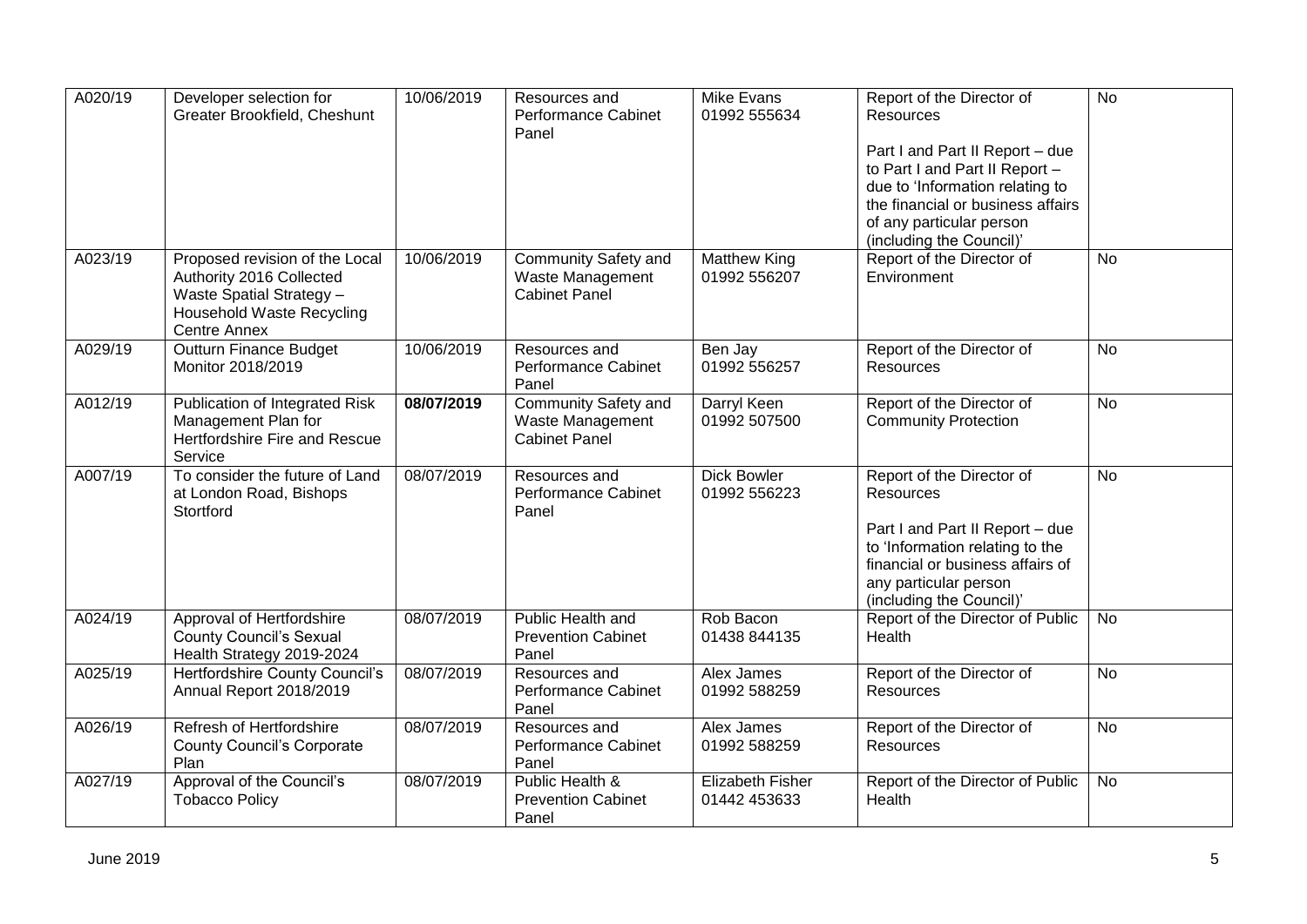| A030/19 | Approval of Regulation of<br><b>Investigatory Powers (RIPA)</b><br><b>Annual Report</b>                                                                                                                                              | 08/07/2019 | <b>Community Safety and</b><br>Waste Management<br><b>Cabinet Panel</b>                                                            | <b>Guy Pratt</b><br>01992 507535        | Report of the Chief Legal<br>Officer                                                                                                                                                                                   | <b>No</b> |
|---------|--------------------------------------------------------------------------------------------------------------------------------------------------------------------------------------------------------------------------------------|------------|------------------------------------------------------------------------------------------------------------------------------------|-----------------------------------------|------------------------------------------------------------------------------------------------------------------------------------------------------------------------------------------------------------------------|-----------|
| A033/19 | <b>Hertfordshire &amp; Luton</b><br><b>Adoption Service Proposal</b>                                                                                                                                                                 | 08/07/2019 | Children, Young<br><b>People and Families</b><br><b>Cabinet Panel</b>                                                              | <b>Jenny Coles</b><br>01992 555704      | <b>Report of the Director of</b><br><b>Children's Services</b>                                                                                                                                                         | <b>No</b> |
| A034/19 | <b>Draft Financial Strategy for</b><br>period 2020/21 - 2023/24                                                                                                                                                                      | 08/07/2019 |                                                                                                                                    | <b>Steven Pilsworth</b><br>01992 555737 | <b>Report of the Director of</b><br><b>Resources</b>                                                                                                                                                                   | <b>No</b> |
| A035/19 | To agree implementation of<br>the decision for the<br>relocation of the Park ESC<br><b>(Educational Support</b><br>Centre), from its current site<br>to the former Southfield<br><b>School site at Travellers</b><br>Lane, Hatfield. | 08/07/2019 | <b>Education, Libraries</b><br>and Localism Cabinet<br>Panel<br><b>Resources and</b><br><b>Performance Cabinet</b><br><b>Panel</b> | <b>Jennie Newman</b><br>01992 588541    | <b>Joint Report of the Director</b><br>of Children's Services and<br>the Director of Resources                                                                                                                         | <b>No</b> |
| A036/19 | Whether to agree to the<br>statutory proposal to<br>enlarge the premises of<br><b>Codicote C of E VC Primary</b><br><b>School taking into</b><br>consideration the outcome<br>of the statutory notice<br>period.                     | 08/07/2019 |                                                                                                                                    | <b>Pauline Davis</b><br>01992 555865    | <b>Report of the Director of</b><br><b>Children's Services</b>                                                                                                                                                         | <b>No</b> |
| A037/19 | <b>Commercial Investment:</b><br><b>Small Site Development</b>                                                                                                                                                                       | 08/07/2019 | <b>Resources and</b><br><b>Performance Cabinet</b><br><b>Panel</b>                                                                 | Jolyon Adam<br>01992 555078             | <b>Report of the Director of</b><br><b>Resources</b><br>Part I and Part II Report -<br>due to 'Information relating<br>to the financial or business<br>affairs of any particular<br>person (including the<br>Council)' | <b>No</b> |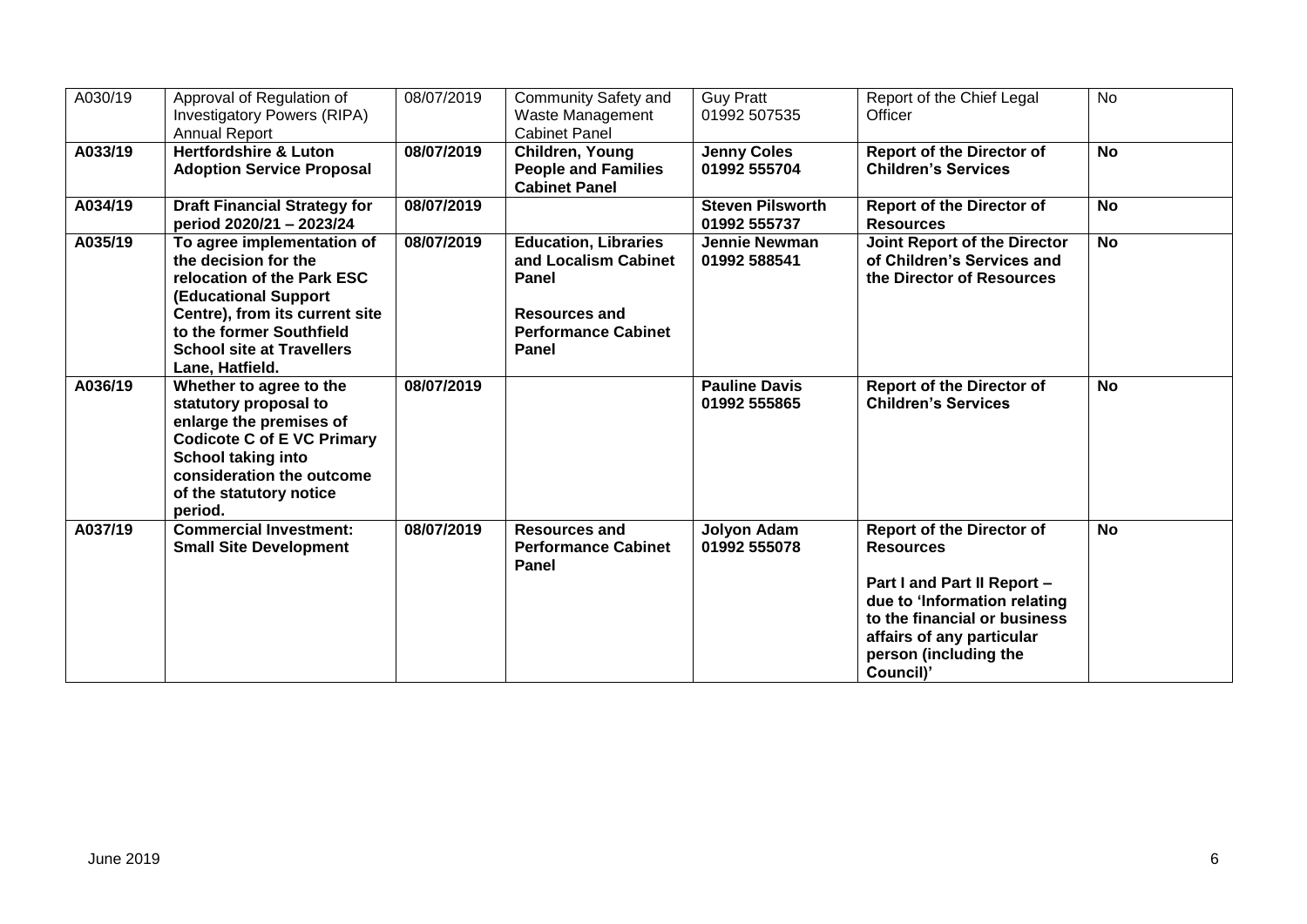| A038/19 | <b>Award of Contract for the</b><br>future delivery of Library<br>services in Hertfordshire                                                                                                                                    | 08/07/2019 | <b>Education, Libraries</b><br>and Localism Cabinet<br>Panel          | Taryn Pearson -<br><b>Rose</b><br>01992 556651 | <b>Report of the Director of</b><br><b>Children's Services</b><br>Part I and Part II Report -<br>due to 'Information relating<br>to the financial or business<br>affairs of any particular<br>person (including the<br>Council)' | <b>No</b> |
|---------|--------------------------------------------------------------------------------------------------------------------------------------------------------------------------------------------------------------------------------|------------|-----------------------------------------------------------------------|------------------------------------------------|----------------------------------------------------------------------------------------------------------------------------------------------------------------------------------------------------------------------------------|-----------|
| A039/19 | Whether or not to agree to<br>the proposal to relocate the<br><b>Primary Support Base (PSB)</b><br>at The Leys Primary School<br>to The Lodge Annexe, taking<br>into consideration the<br>outcome of a public<br>consultation. | 08/07/2019 | <b>Education, Libraries &amp;</b><br><b>Localism Cabinet</b><br>Panel | <b>Richard Woodard,</b><br>01442 453224        | <b>Report of the Director of</b><br><b>Children's Services</b>                                                                                                                                                                   | <b>No</b> |
| A032/19 | <b>Next Generation Programme:</b><br>Approval of the service<br>delivery options for decision<br>presented as part of the<br><b>Outline Business Case</b>                                                                      | 23/09/2019 | Resources and<br><b>Performance Cabinet</b><br>Panel                  | Danielle Bailey<br>01992 556412                | Report of the Director of<br><b>Resources</b>                                                                                                                                                                                    | <b>No</b> |
| A040/19 | <b>Strategy for direct</b><br>employment use property<br>development.                                                                                                                                                          | 23/09/2019 | <b>Resources and</b><br><b>Performance Cabinet</b><br>Panel           | <b>Mike Evans</b><br>01992 555634              | <b>Report of the Director of</b><br><b>Resources</b><br>Part I and Part II Report -<br>due to 'Information relating<br>to the financial or business<br>affairs of any particular<br>person (including the<br>Council)'           | <b>No</b> |
| A041/19 | <b>Strategy for direct</b><br>residential property<br>development on small sites                                                                                                                                               | 23/09/2019 | <b>Resources and</b><br><b>Performance Cabinet</b><br>Panel           | <b>Mike Evans</b><br>01992 555634              | <b>Report of the Director of</b><br><b>Resources</b><br>Part I and Part II Report -<br>due to 'Information relating<br>to the financial or business<br>affairs of any particular<br>person (including the<br>Council)'           | <b>No</b> |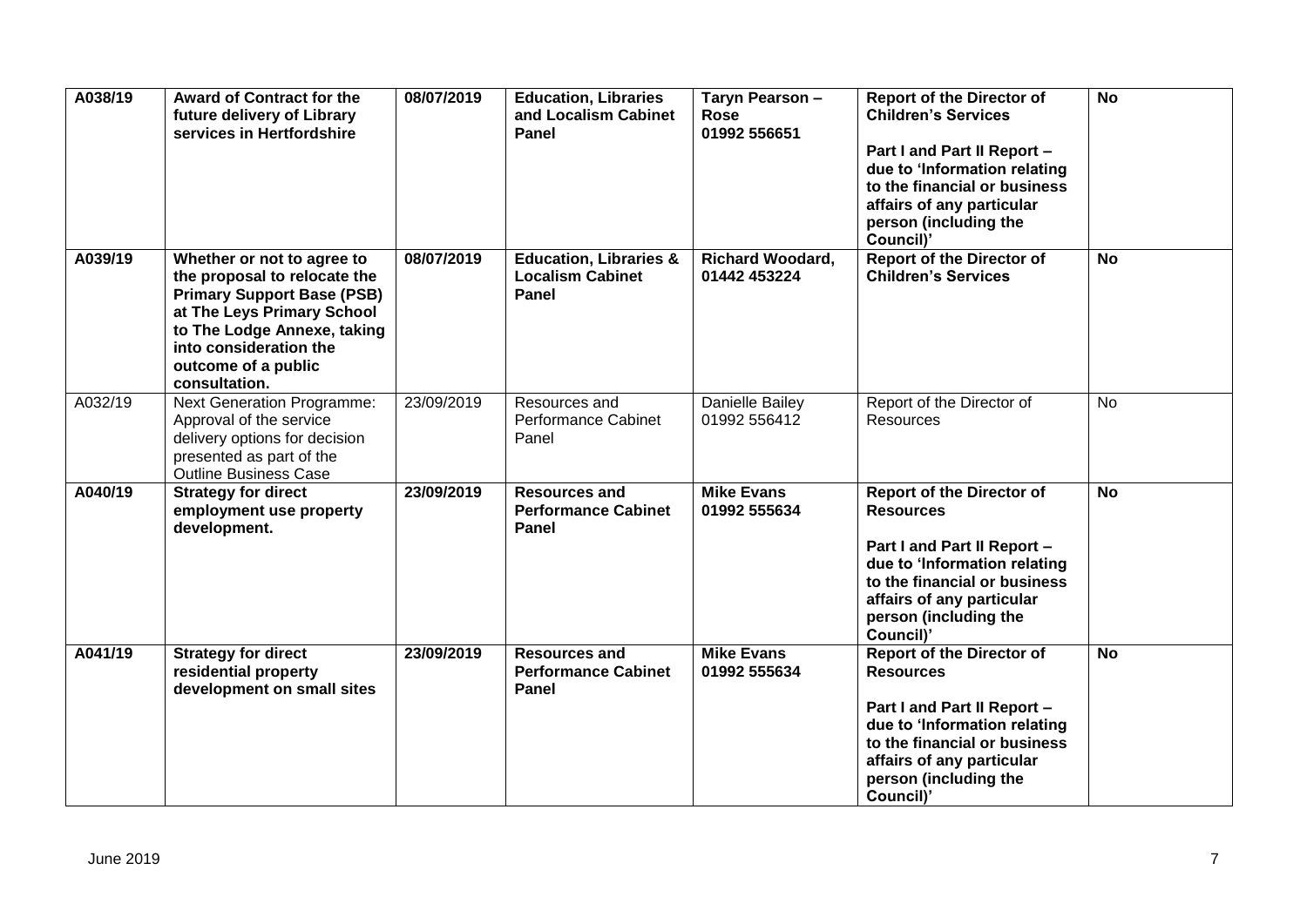| A042/19 | <b>Developing Extra Care</b><br><b>Housing in Hertfordshire</b> | 23/09/2019 | <b>Adult Care and Health</b><br><b>Cabinet Panel</b> | <b>Helen Maneuf</b><br>01438 845502 | <b>Report of the Director of</b><br><b>Adult Care Services</b> | NC |
|---------|-----------------------------------------------------------------|------------|------------------------------------------------------|-------------------------------------|----------------------------------------------------------------|----|
|         |                                                                 |            |                                                      |                                     |                                                                |    |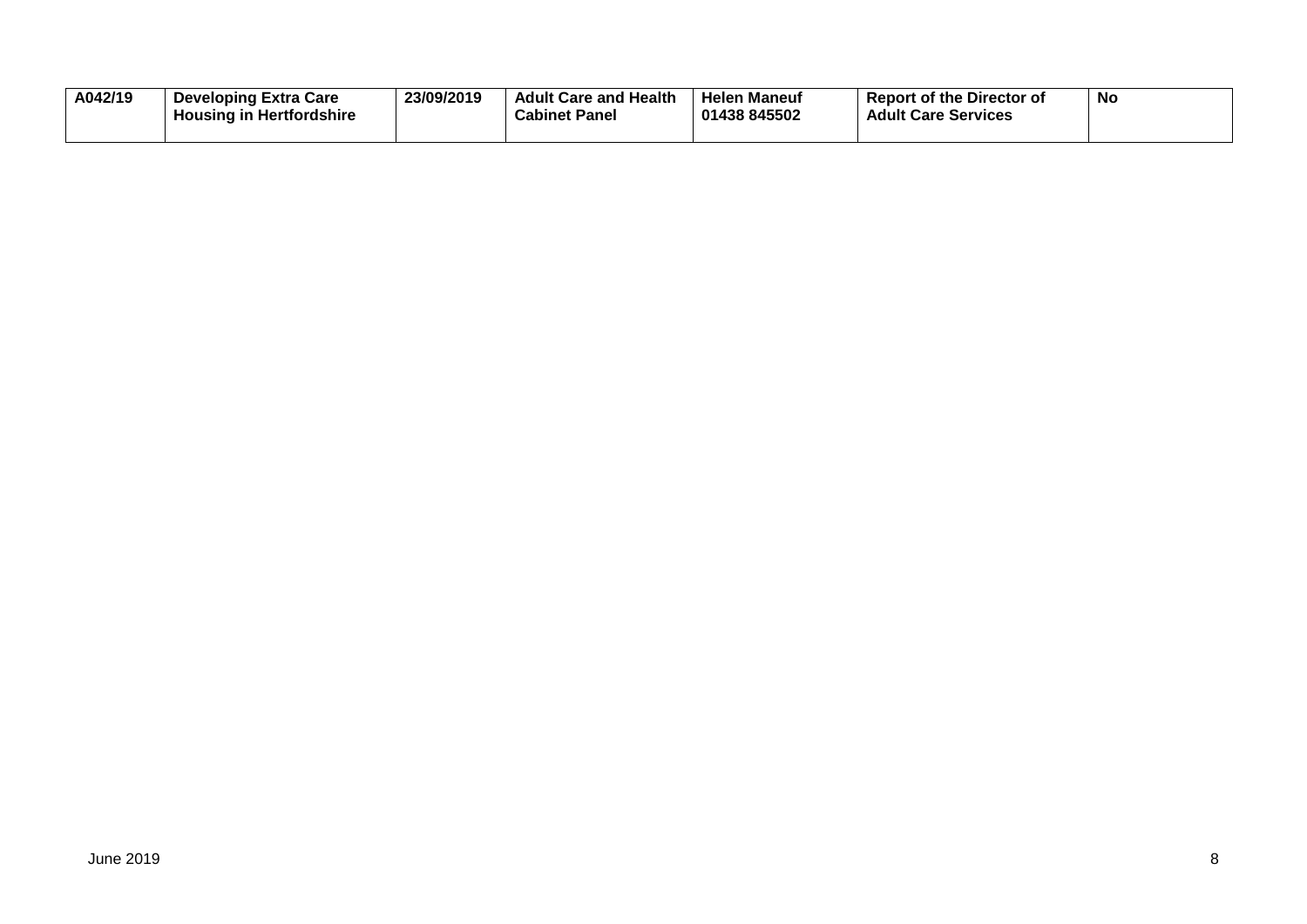**Membership of Cabinet:** 

Richard Roberts **Adult Care & Health** Phil Bibby Highways & Environment<br>
Teresa Heritage Children, Young People and Families David Williams Leader of the Council **Teresa Heritage Children, Young People and Families David Williams Leader of the Council Terry Hone Community Safety & Waste Management Tim Hutchings** Public Health & Prevention<br> **Terry Douris Education, Libraries & Localism** Ralph Sangster Resources & Performance **Terry Douris <b>Education, Libraries & Localism**<br> **Derrick Ashley** Growth, Infrastructure, Planning **Growth, Infrastructure, Planning and The Economy**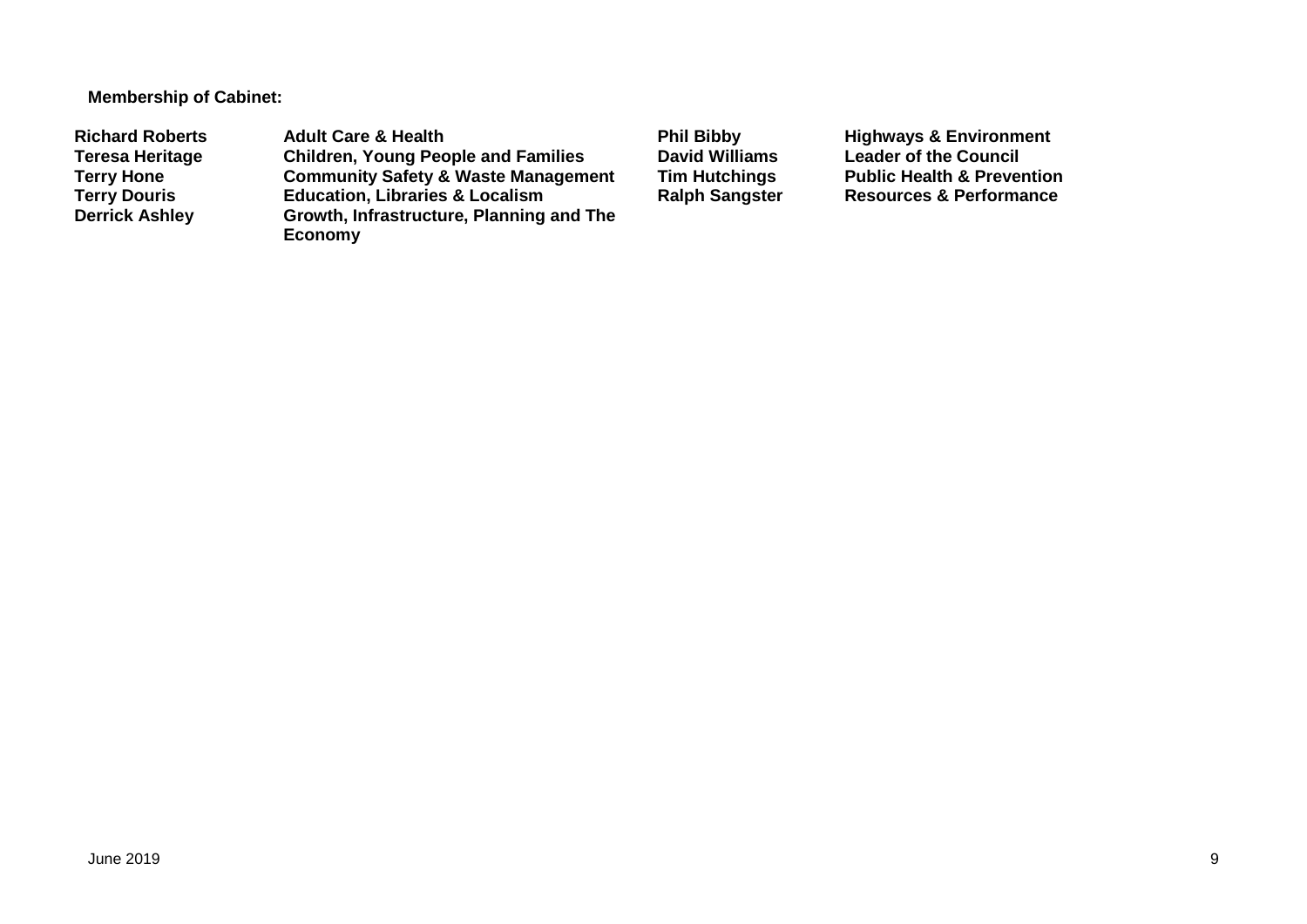**PART B: DECISIONS BY CHIEF OFFICERS Note: New items and amendments are shown in bold.** 

|         | <b>Issue for</b><br><b>Decision</b>                                                                                                                                                                                   | <b>Name and Title of</b><br><b>Decision Maker</b>                         | Date, or<br>period<br>within<br>which,<br>decision to<br>be made | <b>Cabinet Panels to be</b><br>consulted | <b>Officer contact for</b><br>this matter | <b>Documents to be</b><br>considered <sup>§§</sup> | <b>Exempt from the</b><br><b>Council's Call-In</b><br><b>Procedures</b><br>Yes / No |
|---------|-----------------------------------------------------------------------------------------------------------------------------------------------------------------------------------------------------------------------|---------------------------------------------------------------------------|------------------------------------------------------------------|------------------------------------------|-------------------------------------------|----------------------------------------------------|-------------------------------------------------------------------------------------|
| B001/19 | <b>Traffic Regulation</b><br>Orders - various<br>(see attached<br><b>Schedule</b><br>Appendix 1)                                                                                                                      | Mark Kemp<br><b>Director Environment</b><br>and Infrastructure            | During the<br>period of this<br>Forward Plan                     |                                          | Mark Kemp<br>01992 555206                 | Reports from Lead<br><b>Officers</b>               | <b>No</b>                                                                           |
| B104/17 | New contract for<br>the Provision of a<br>Two bed<br>Emergency<br>Therapeutic<br>residential Unit for<br>Children and<br>Young People<br>aged 11-16 with<br>Challenging and<br><b>Complex Needs</b><br>(Hudnall Park) | Marion Ingram<br><b>Operations Director</b><br><b>Specialist Services</b> | <b>June 2019</b><br>(was May<br>2019)                            |                                          | Lynn Knowles<br>07740 918847              | See Note 2 below                                   | <b>No</b>                                                                           |
| B007/18 | Procurement and<br>award of contract<br>to extend<br>superfast fibre<br>broadband to the<br>last percentage of<br>rural business<br>areas in<br>Hertfordshire in<br>line with DEFRA<br>funding provision              | Scott Crudgington<br>Director of<br>Resources                             | <b>June 2019</b><br>(was March<br>2019)                          |                                          | Anna Morrison<br>01992 588397             | See Note 2 below                                   | <b>No</b>                                                                           |

<sup>&</sup>lt;sup>§§</sup> The address from which, subject to any prohibition or restriction on their disclosure, copies of, or extracts from, any document listed is available is County Hall, Pegs Lane, Hertford, SG13 8DE. Other documents relevant to these matters may be submitted to the decision maker. To request details of such documents (if any) as they become available contact Deborah Jeffery, Assistant Manager, Democratic Services by email (deborah.jeffery@hertfordshire.gov.uk) or phone (01992 555563).

-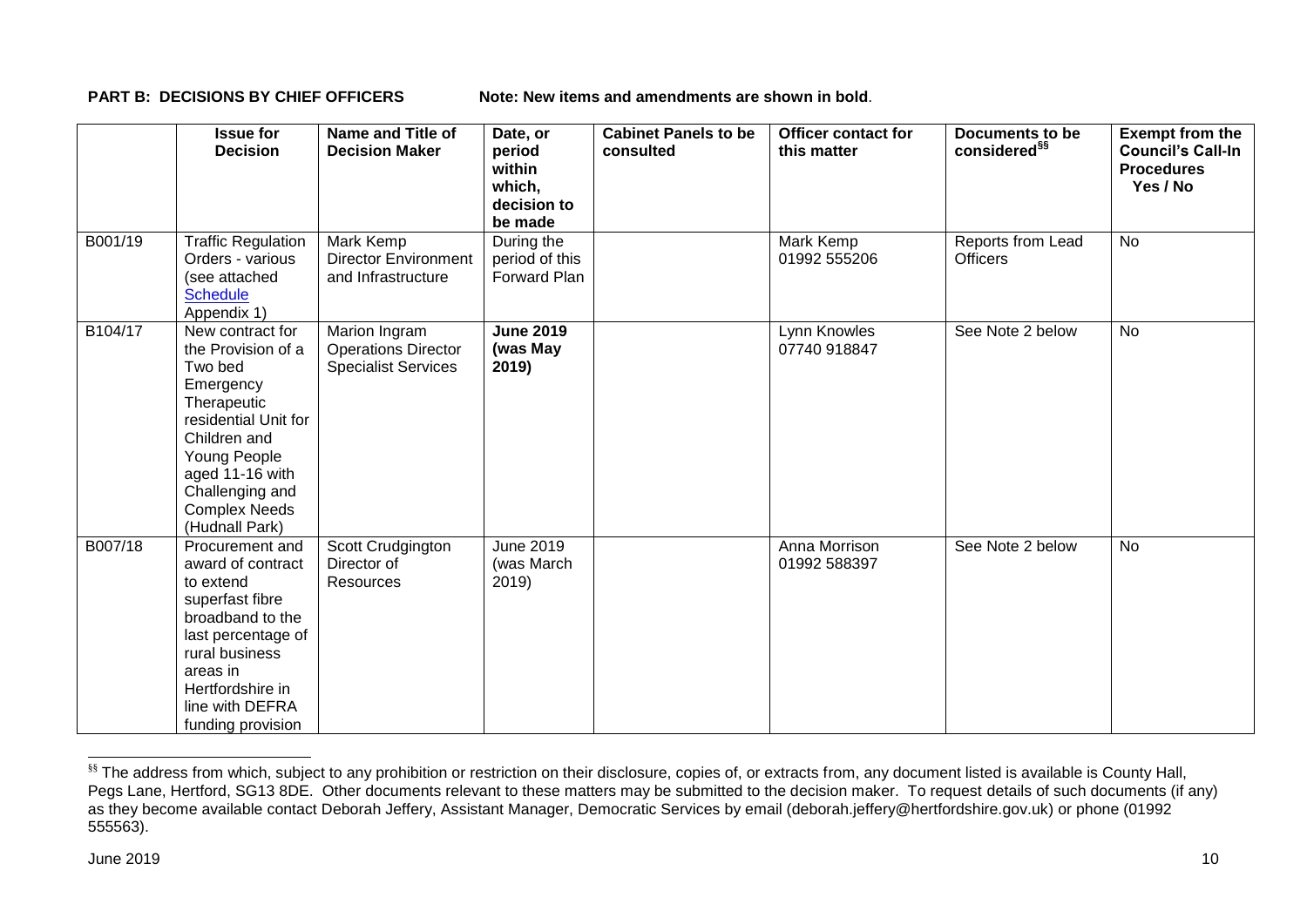| B050/18 | <b>Blackbird Farm</b><br>Roofing and<br>Asbestos works<br>Award of contract<br>HCC1810464                                                | Sass Pledger<br><b>Assistant Director</b><br>Property   | <b>July 2019</b><br>(was June<br>2019) | Jackie Aldridge<br>01992 588138  | See Note 2 below           | <b>No</b> |
|---------|------------------------------------------------------------------------------------------------------------------------------------------|---------------------------------------------------------|----------------------------------------|----------------------------------|----------------------------|-----------|
| B102/18 | Procurement for<br>The provision of<br>an Enterprise<br>Resource<br>Planning (ERP)<br>System for Herts<br>FullStop: Award<br>of contract | Glenn Facey<br><b>Head of Herts</b><br>FullStop         | June 2019<br>(was May<br>2019)         | Glenn Facey<br>01707 292364      | See Note 2 below           | <b>No</b> |
| B109/18 | HCC1810703-<br><b>Property Works</b><br>Framework 2019-<br>2023                                                                          | Sass Pledger<br><b>Assistant Director -</b><br>Property | <b>July 2019</b><br>(was June<br>2019) | Victoria Simpson<br>01992 556658 | See Note 2 below           | No        |
| B110/18 | HCC1810704-<br>Property<br>Consultancy<br>Framework 2019 -<br>2023                                                                       | Sass Pledger<br><b>Assistant Director -</b><br>Property | August 2019<br>(was June<br>2019)      | Victoria Simpson<br>01992 556658 | See Note 2 below           | <b>No</b> |
| B111/18 | $HCC1810826 -$<br>Provision of<br>Demountable<br>temporary/<br>modular<br>buildings: Award<br>of contract                                | Sass Pledger<br><b>Assistant Director -</b><br>Property | <b>July 2019</b><br>(was June<br>2019) | Victoria Simpson<br>01992 556658 | See Note 2 below           | <b>No</b> |
| B134/18 | Acquisition of new<br>premises for<br>enlarged Hatfield<br>Library                                                                       | Sass Pledger<br>Assistant Director,<br>Property         | <b>June 2019</b><br>(was May<br>2019)  | Robert Ambler<br>01992 588836    | Report                     | <b>No</b> |
| B139/18 | Acquisition of<br>Land interests<br>necessary for the<br>delivery of the<br>A602<br>Improvements                                         | Scott Crudgington<br>Director of<br>Resources           | <b>June 2019</b><br>(was May<br>2019)  | David Burt<br>01992 658177       | Report<br>See Note 4 below | <b>No</b> |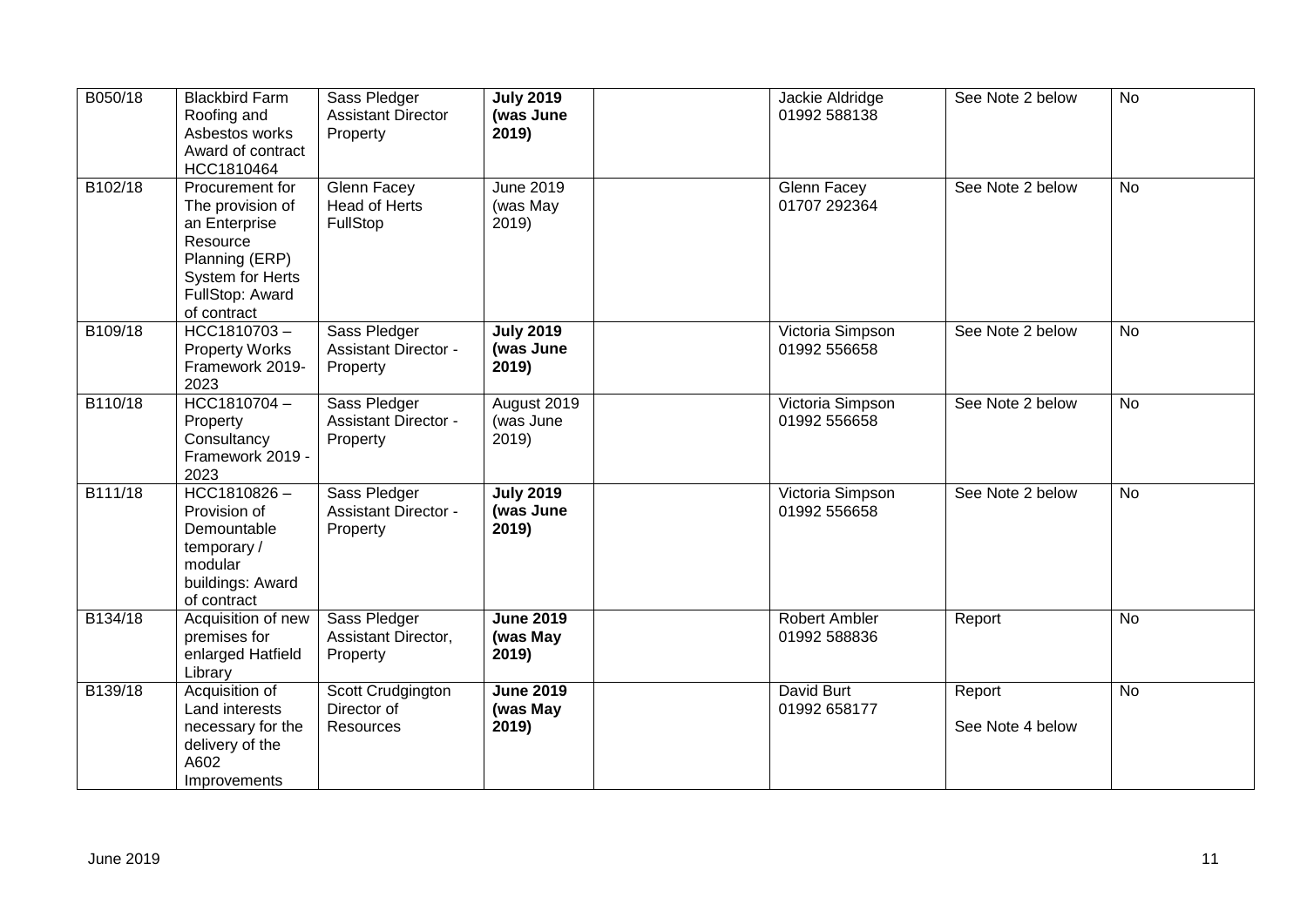| B010/19 | Award of<br>Flexicare<br>contracts                                                                                                                                                                                                                                                    | lain MacBeath<br><b>Director Adult Care</b><br>Services                   | September<br>2019 (was<br>April 2019) |                                                      | Daisy Sanghera<br>01438 843391 | See Note 2 below | <b>No</b>      |
|---------|---------------------------------------------------------------------------------------------------------------------------------------------------------------------------------------------------------------------------------------------------------------------------------------|---------------------------------------------------------------------------|---------------------------------------|------------------------------------------------------|--------------------------------|------------------|----------------|
| B011/19 | Award of Contract<br>for the supply of<br><b>Exercise Books</b><br>and Paper for<br><b>Herts FullStop</b>                                                                                                                                                                             | Glenn Facey<br>Head of Herts<br>FullStop                                  | <b>June 2019</b><br>(was May<br>2019  |                                                      | Louise Bagley<br>01707 292431  | See Note 2 below | No             |
| B016/19 | Joint Tender<br>process with<br>Luton Council to<br>establish a new<br>block contract for<br>the provision of a<br>4 bedded<br>Residential<br>Children's Home<br>for Children and<br>Young People<br>aged 11-16 with<br>Challenging and<br><b>Complex Needs:</b><br>Award of contract | Marion Ingram<br><b>Operations Director</b><br><b>Specialist Services</b> | <b>June 2019</b><br>(was May<br>2019) |                                                      | Lynn Knowles<br>07740 918847   | See Note 2 below | <b>No</b>      |
| B019/19 | Tender of<br>Specialist Care at<br>Home contract -<br>Award of contract                                                                                                                                                                                                               | lain MacBeath<br>Director of Adult<br><b>Care Services</b>                | September<br>2019 (was<br>April 2019) | <b>Adult Care and Health</b><br><b>Cabinet Panel</b> | Daisy Sanghera<br>01438 843391 | See Note 2 below | <b>No</b>      |
| B020/19 | <b>Tender of Support</b><br>at Home contract<br>- Award of<br>contract                                                                                                                                                                                                                | Iain MacBeath<br>Director of Adult<br><b>Care Services</b>                | September<br>2019 (was<br>April 2019) | <b>Adult Care and Health</b><br><b>Cabinet Panel</b> | Daisy Sanghera<br>01438 843391 | See Note 2 below | <b>No</b>      |
| B029/19 | Award of Building<br>Cleaning contract<br>for North Herts<br><b>Primary Schools</b>                                                                                                                                                                                                   | <b>Glenn Facey</b><br>Head of Herts<br>FullStop                           | <b>June 2019</b>                      |                                                      | Kean Booth<br>07580 743479     | See Note 2 below | $\overline{N}$ |
| B030/19 | Award of<br>Framework<br>Contract for 16+<br>Accommodation &<br>Support                                                                                                                                                                                                               | Jenny Coles Director<br>of Children's<br>Services                         | August 2019<br>(was May<br>2019)      |                                                      | Lynn Knowles<br>07740 918847   | See Note 2 below | No             |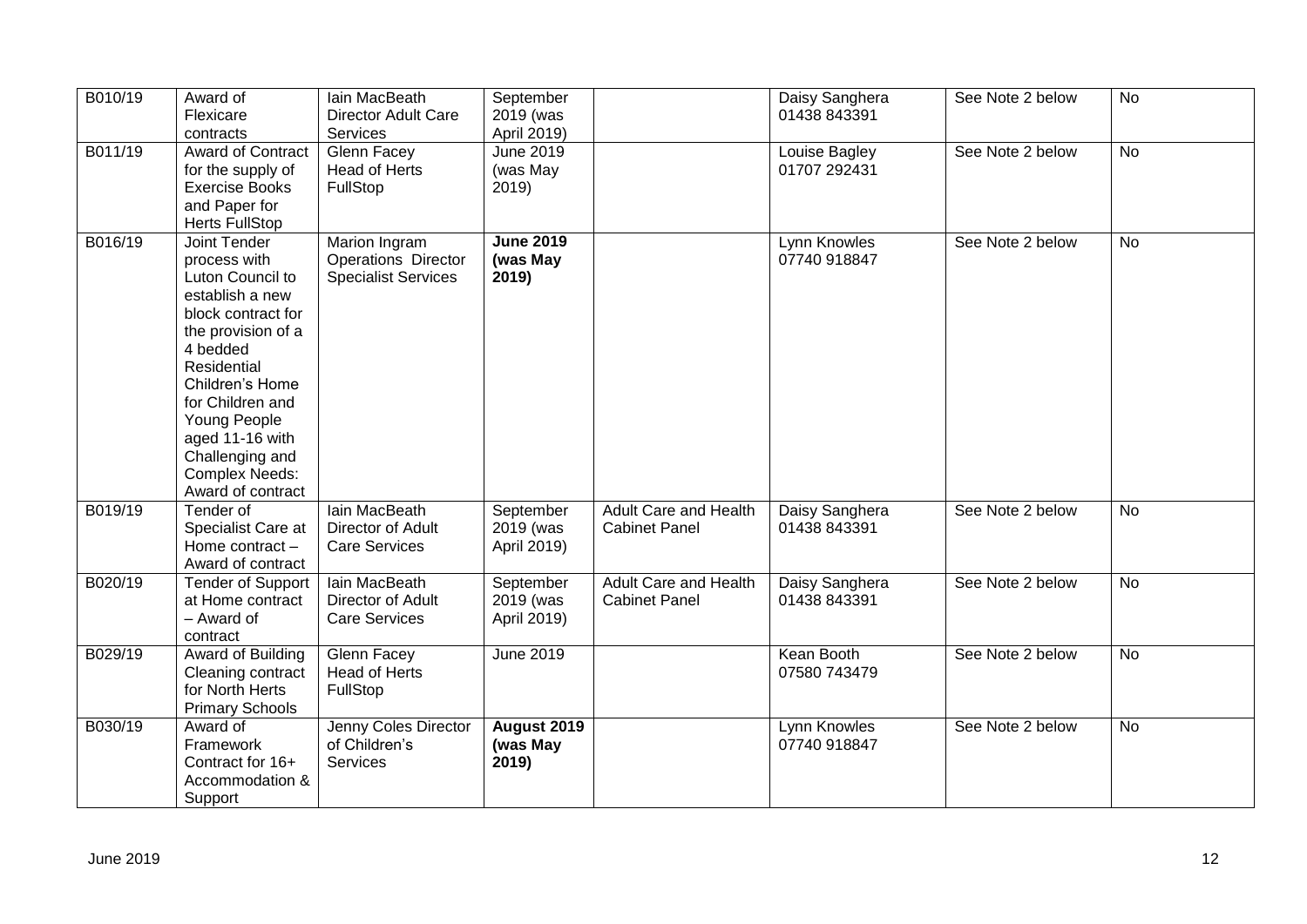| B031/19   | HCC1911317<br>Decision to<br>refurbish Aspley<br>1: Award of<br>Contract                                                                                                                              | Sass Pledger<br>Assistant Director,<br>Property                                                  | <b>July 2019</b><br>(was May<br>2019) | Michael Cunningham<br>07970 193615  | See Note 2 below         | No             |
|-----------|-------------------------------------------------------------------------------------------------------------------------------------------------------------------------------------------------------|--------------------------------------------------------------------------------------------------|---------------------------------------|-------------------------------------|--------------------------|----------------|
| B032/19   | HCC1306529<br>To extend the<br>property<br>management<br>contract for the<br>daily<br>management of<br>96 Shenley Road<br>comprising<br>various<br>Hertfordshire<br><b>County Council</b><br>services | Sass Pledger<br>Assistant Director,<br>Property                                                  | <b>July 2019</b><br>(was May<br>2019) | <b>Tyrone Frost</b><br>01992 556280 | See Note 4 below         | $\overline{N}$ |
| B036/19   | Framework<br>agreement for the<br>supply of cleaning<br>chemicals, soaps<br>and sanitisers in<br>conjunction with<br>Hampshire<br>County Council -<br>Award of contract                               | <b>Glenn Facey</b><br>Head of Herts<br>FullStop                                                  | September<br>2019                     | Matthew Indge<br>01707 281557       | See Notes 2 & 3<br>below | No             |
| B037/19   | Tender awards for<br>provision of<br>various local bus<br>service and<br>school coach<br>contracts starting<br>September 2019<br>- Award of<br>contracts                                              | <b>Simon Aries</b><br>Assistant Director,<br>Transport, Waste<br>and Environmental<br>Management | June 2019                             | <b>Matthew Lale</b><br>01992 588633 | See Note 2 below         | <b>No</b>      |
| B038/19   | <b>Contract Award</b><br>for construction of<br>the New River<br>Bridge, Essex<br>Road, Hoddesdon                                                                                                     | <b>Mark Kemp</b><br><b>Director Environment</b><br>and Infrastructure                            | <b>July 2019</b>                      | David Burt<br>01992 658177          | See Note 2 below         | <b>No</b>      |
| June 2019 |                                                                                                                                                                                                       |                                                                                                  |                                       |                                     |                          | 13             |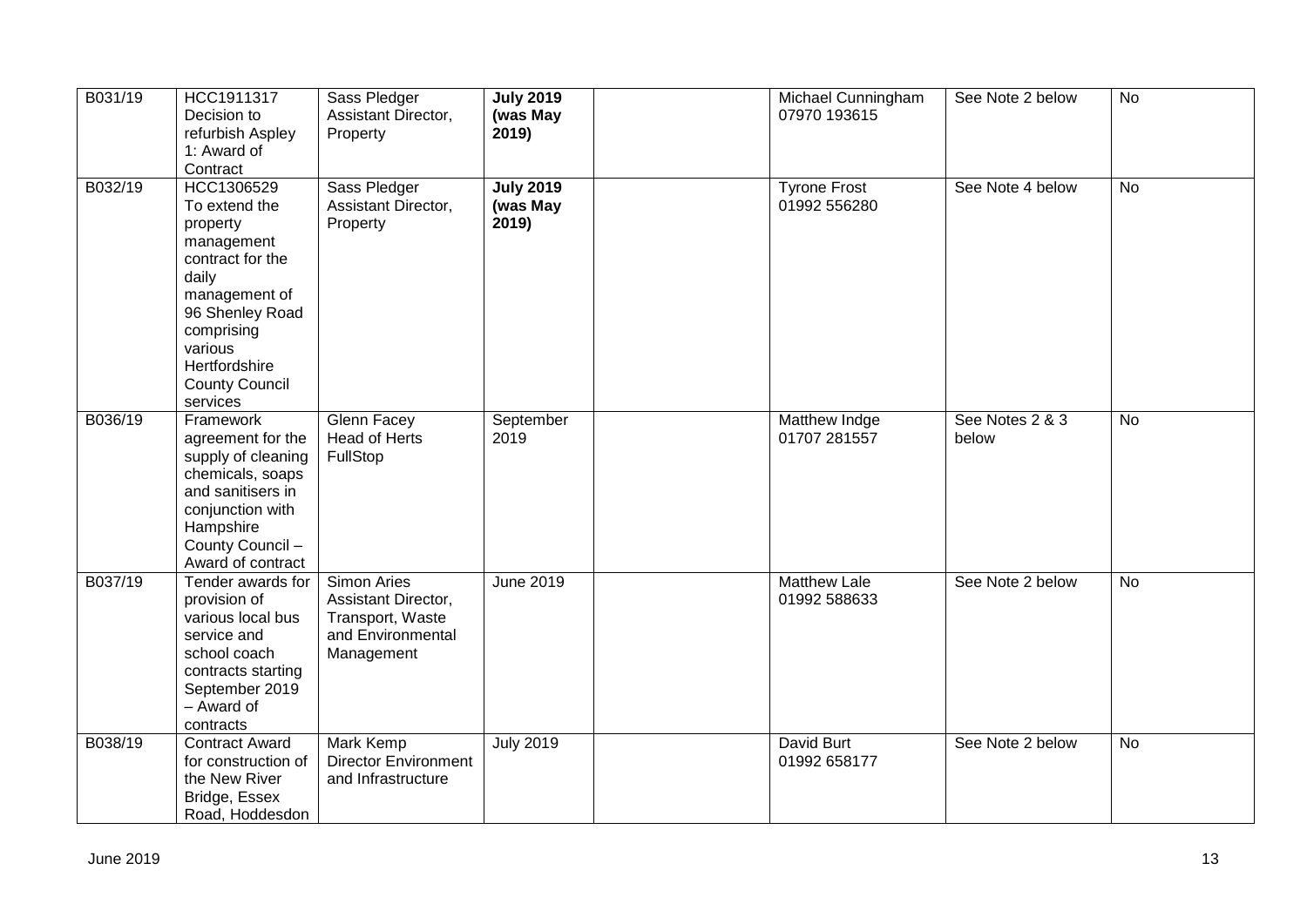| B039/19 | HCC1911407<br>Replacement of 5<br><b>County Hall</b><br>Boilers due to<br>failure - Old Block<br>- Block 10 -<br>Award of contract                                                    | Sass Pledger<br>Assistant Director,<br>Property                                           | <b>July 2019</b><br>(was May<br>2019)  | Michael Cunningham<br>07970 193615  | See Note 2 below | <b>No</b>      |
|---------|---------------------------------------------------------------------------------------------------------------------------------------------------------------------------------------|-------------------------------------------------------------------------------------------|----------------------------------------|-------------------------------------|------------------|----------------|
| B040/19 | Aldwyck Homes -<br>works on<br>supported living<br>accommodation in<br>conjunction with<br>compartmentalisa<br>tion - Award of<br>contract                                            | Sass Pledger<br>Assistant Director,<br>Property                                           | <b>July 2019</b><br>(was June<br>2019) | Michael Cunningham<br>07970 193615  | See Note 2 below | <b>No</b>      |
| B041/19 | Whether to agree<br>to the statutory<br>proposal to<br>change the age<br>range of York<br>Road Nursery,<br>Hitchin, to allow<br>children to be<br>admitted from the<br>age of 2 years | Jenny Coles<br>Director of Children's<br><b>Services</b>                                  | June 2019                              | David Shevlane<br>01992 556199      | Report           | <b>No</b>      |
| B042/19 | Hatfield Library -<br>approval for<br>refurbishment<br>expenditure                                                                                                                    | Scott Crudgington<br>Director of<br><b>Resources</b>                                      | <b>June 2019</b>                       | Taryn Pearson-Rose<br>01992 556651  | Report           | $\overline{N}$ |
| B043/19 | Framework for the<br>provision of<br>collection and<br>disposal of clinical<br>waste, offensive<br>waste and small<br>animal remains                                                  | Simon Aries<br>Assistant Director,<br>Transport, Waste<br>and Environmental<br>Management | September<br>2019                      | <b>Matthew King</b><br>01992 556207 | Report           | No             |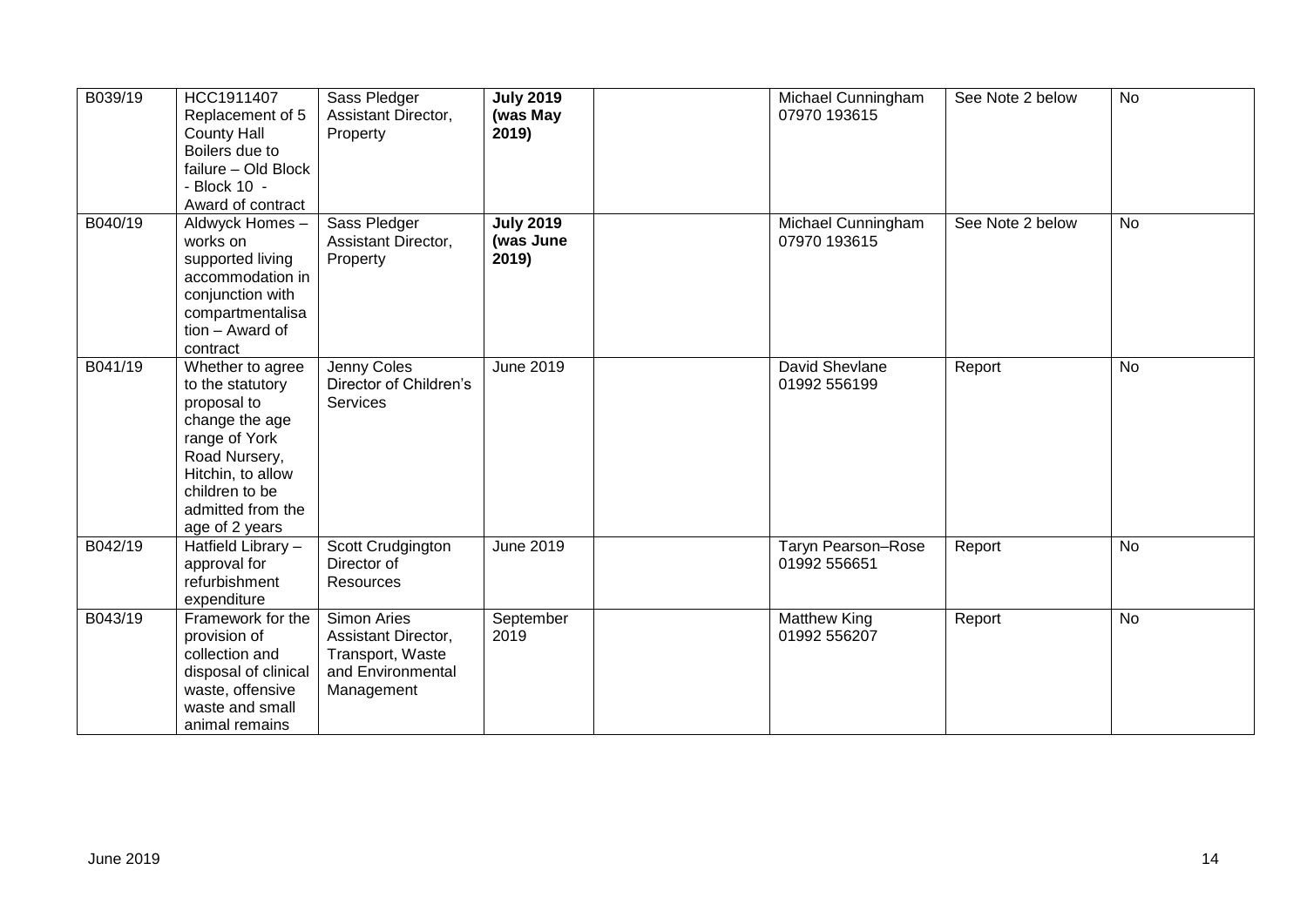| B044/19 | Commission the<br>provision of the<br>assessment and<br>eligibility aspect<br>of the Warmer<br>Homes scheme<br>from an external<br>supplier                                                                                                    | <b>Jim McManus</b><br>Director of Public<br>Health                  | Not before<br>19 June<br>2019 | <b>Brian Gale</b><br>01438 843537      | Report           | <b>No</b> |
|---------|------------------------------------------------------------------------------------------------------------------------------------------------------------------------------------------------------------------------------------------------|---------------------------------------------------------------------|-------------------------------|----------------------------------------|------------------|-----------|
| B045/19 | HCC1911437-<br>Batch 48 - To<br>procure a<br>provider for<br>supply of Gas &<br><b>Electricity to</b><br><b>Hertfordshire</b><br><b>County Council</b><br>sites                                                                                | <b>Sass Pledger</b><br><b>Assistant Director</b><br><b>Property</b> | <b>September</b><br>2019      | <b>David O'Connor</b><br>01992 556147  | See note 2 below | <b>No</b> |
| B046/19 | <b>HCC1911438</b><br><b>Batch 48 -</b><br>Cluster 1 -<br><b>Batchwood</b><br>school, St<br><b>Albans and Two</b><br><b>Waters Primary</b><br>School, Hemel<br>Hempstead-<br><b>Mechanical</b><br>works (Inc.<br><b>Boiler</b><br>replacements) | Sass Pledger<br><b>Assistant Director</b><br><b>Property</b>        | <b>July 2019</b>              | <b>Jackie Aldridge</b><br>01992 588138 | See note 2 below | <b>No</b> |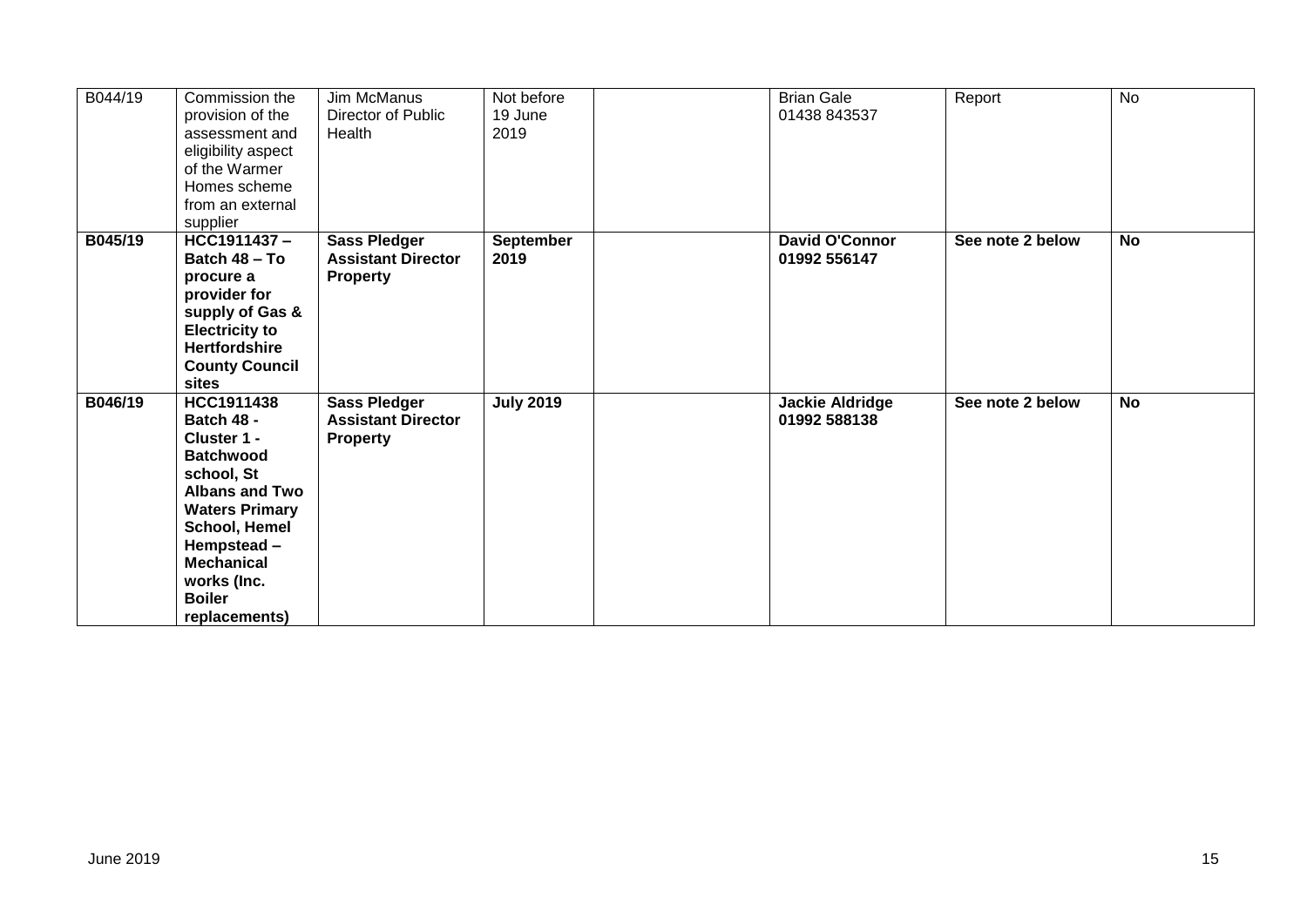| B047/19 | HCC1911439<br>Batch 48 -<br>Cluster 2-<br><b>Shenley Primary</b><br><b>School and</b><br><b>Skyswood</b><br>School, St<br>Albans-<br><b>Mechanical</b><br>works (Inc.<br><b>Boiler</b><br>replacements)                                                                                                                                                                   | <b>Sass Pledger</b><br><b>Assistant Director</b><br><b>Property</b> | <b>July 2019</b> | <b>Jackie Aldridge</b><br>01992 588138 | See note 2 below | <b>No</b>      |
|---------|---------------------------------------------------------------------------------------------------------------------------------------------------------------------------------------------------------------------------------------------------------------------------------------------------------------------------------------------------------------------------|---------------------------------------------------------------------|------------------|----------------------------------------|------------------|----------------|
| B048/19 | HCC1911440<br>Batch 48 -<br>Cluster 3 -<br><b>Dundale Primary</b><br>and Nursery<br>School, Tring -<br><b>Mechanical</b><br>works (Inc.<br><b>Boiler</b><br>replacements)                                                                                                                                                                                                 | <b>Sass Pledger</b><br><b>Assistant Director</b><br><b>Property</b> | <b>July 2019</b> | <b>Jackie Aldridge</b><br>01992 588138 | See note 2 below | <b>No</b>      |
| B049/19 | HCC1911454 -<br>Batch 46 -<br>Cluster 1-<br><b>Roofing Works -</b><br>Little Munden C<br>of E VC Primary<br><b>School Block 12</b><br><b>Grade II Listed.</b><br><b>Fairlands</b><br><b>Primary School,</b><br>Cheshunt.<br><b>Rivers Extended</b><br>(Education<br><b>Support Centre)</b><br>(Key Stage 4),<br>Hoddesdon. St<br>Mary's C of E<br>Junior School,<br>Ware. | <b>Sass Pledger</b><br><b>Assistant Director</b><br><b>Property</b> | <b>July 2019</b> | <b>Jackie Aldridge</b><br>01992 588138 | See note 2 below | $\overline{N}$ |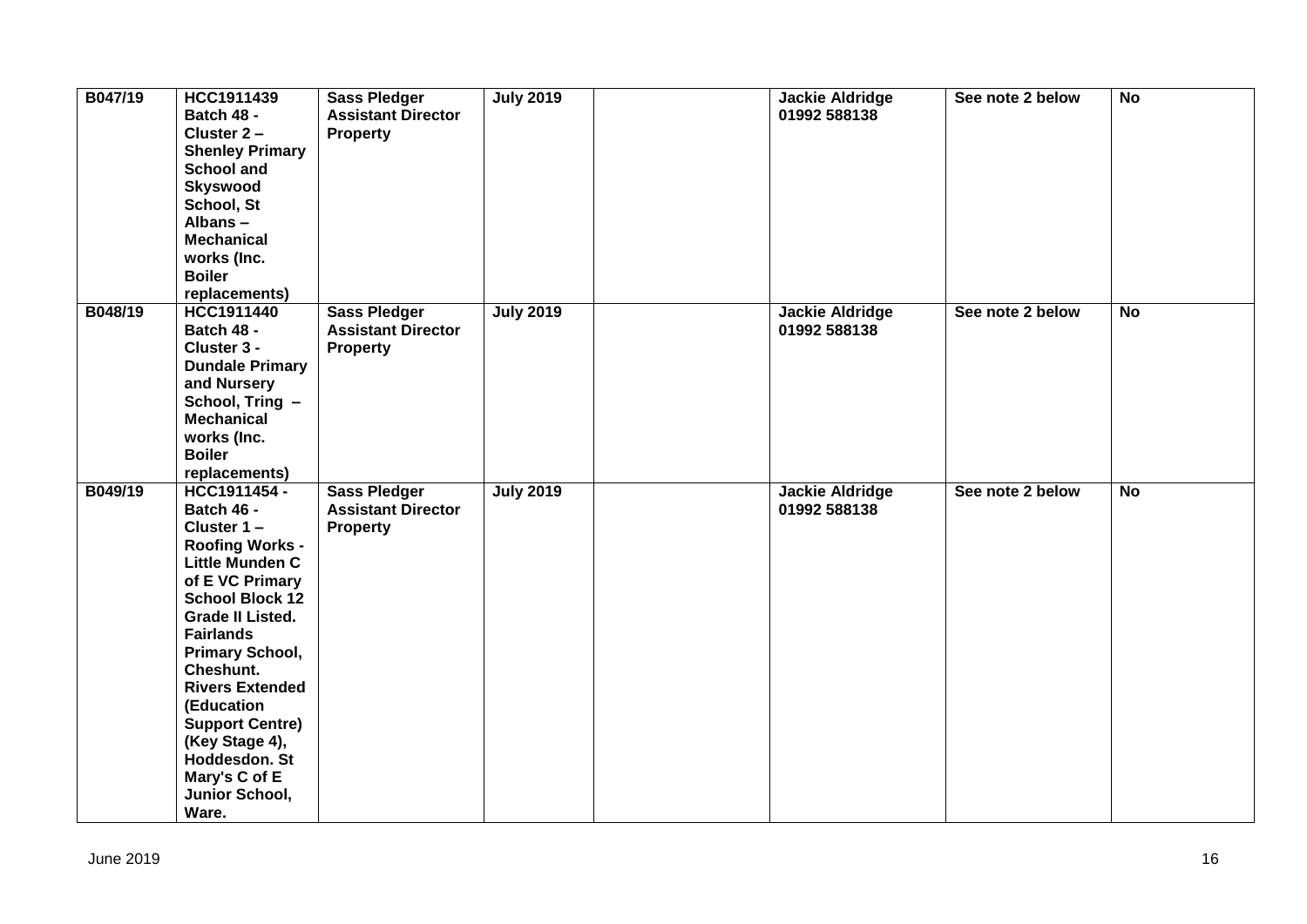| B050/19 | HCC1911473<br><b>Batch 49 -</b><br>Package 2 -<br><b>Mechanical</b><br><b>Works -</b><br><b>Edwinstree C of</b><br><b>E Middle School,</b><br><b>Buntingford &amp;</b><br>High Wych C of<br><b>E</b> Primary<br><b>School</b>                                                                                                              | <b>Sass Pledger</b><br><b>Assistant Director</b><br><b>Property</b> | <b>July 2019</b> | <b>Jackie Aldridge</b><br>01992 588138 | See note 2 below | <b>No</b> |
|---------|--------------------------------------------------------------------------------------------------------------------------------------------------------------------------------------------------------------------------------------------------------------------------------------------------------------------------------------------|---------------------------------------------------------------------|------------------|----------------------------------------|------------------|-----------|
| B051/19 | HCC1911455 -<br><b>Batch 46 -</b><br>Cluster $2 -$<br><b>Roofing Works -</b><br>Cassiobury<br>Infant School,<br>Watford.<br><b>Parkside</b><br>Community<br>Primary School,<br>Borehamwood.<br><b>Roman Fields</b><br><b>Pupil Referral</b><br>Units, Hemel<br>Hempstead -<br>Blocks 11 & 18,<br><b>Shenley Primary</b><br>school, Shenley | <b>Sass Pledger</b><br><b>Assistant Director</b><br><b>Property</b> | <b>July 2019</b> | <b>Jackie Aldridge</b><br>01992 588138 | See note 2 below | <b>No</b> |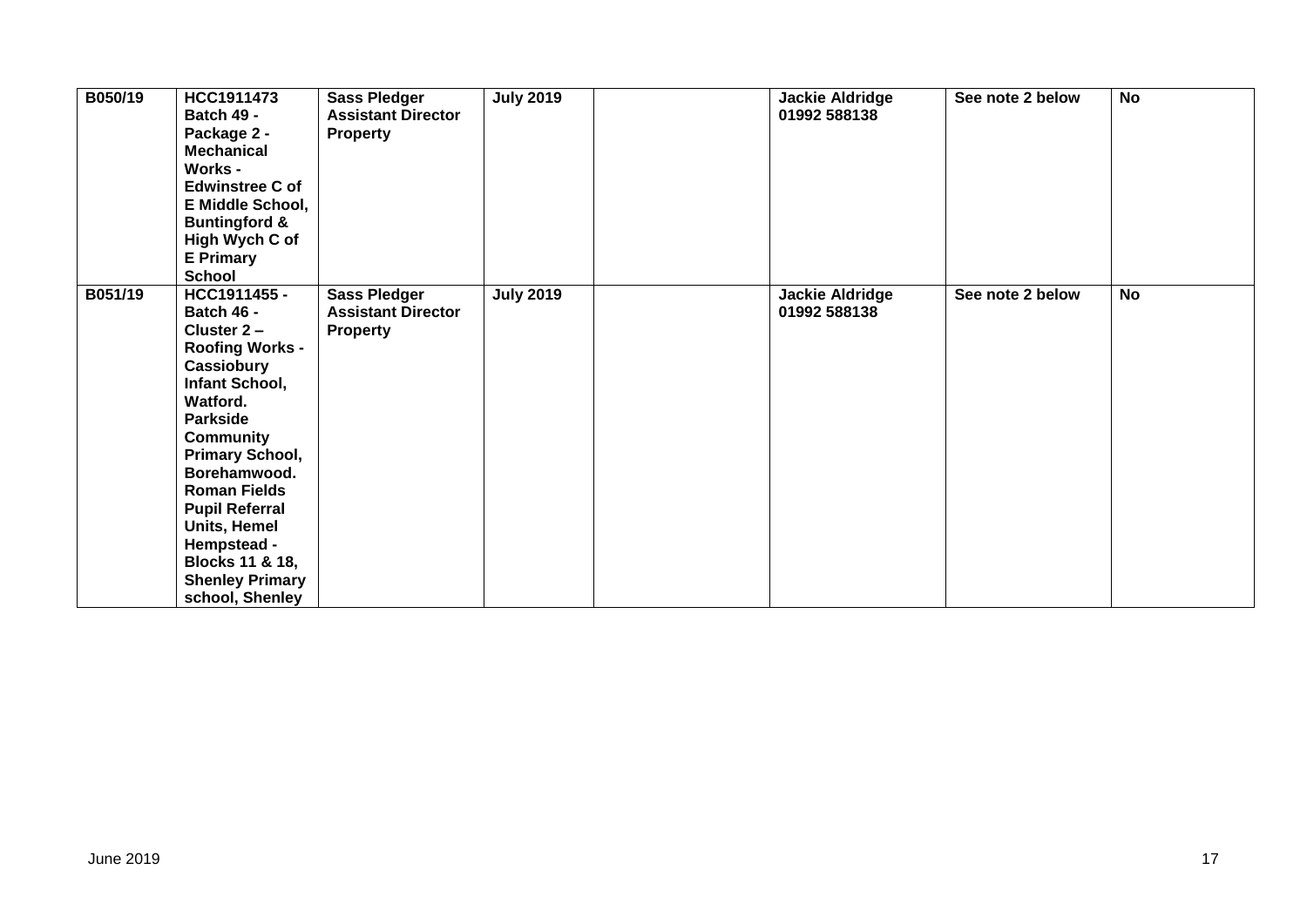| B052/19 | Whether to<br>agree to the | Jenny Coles,<br>Director of | Not before 1<br><b>July 2019</b> | <b>Pauline Davis</b><br>01992 555865 | Report of the<br>Director of | <b>No</b> |
|---------|----------------------------|-----------------------------|----------------------------------|--------------------------------------|------------------------------|-----------|
|         | statutory                  | <b>Children's Services</b>  |                                  |                                      | <b>Children's Services</b>   |           |
|         | proposal to                |                             |                                  |                                      |                              |           |
|         | enlarge the                |                             |                                  |                                      |                              |           |
|         | premises of                |                             |                                  |                                      |                              |           |
|         | <b>Codicote C of E</b>     |                             |                                  |                                      |                              |           |
|         | <b>VC Primary</b>          |                             |                                  |                                      |                              |           |
|         | <b>School taking</b>       |                             |                                  |                                      |                              |           |
|         | into                       |                             |                                  |                                      |                              |           |
|         | consideration              |                             |                                  |                                      |                              |           |
|         | the outcome of             |                             |                                  |                                      |                              |           |
|         | the statutory              |                             |                                  |                                      |                              |           |
|         | notice period.             |                             |                                  |                                      |                              |           |

#### **Notes:**

- 1. CBC contract = on behalf of 17 local authority members of the Central Buying Consortium<br>2. Quality and price evaluation derived from tenderers' submissions (which may contain exen
- 2. Quality and price evaluation derived from tenderers' submissions *(which may contain exempt information and if so will not be available for public inspection)*
- Collaborative contract with one or more authorities (not a CBC contract)
- 4. Part II (due to 'Information relating to the financial or business affairs of any particular person (including the Council')".

If you have any general enquiries about this Forward Plan - contact Deborah Jeffery, Assistant Manager, Democratic Services, 01992 555563 Email: [deborah.jeffery@hertfordshire.gov.uk](mailto:deborah.jeffery@hertfordshire.gov.uk) 

#### **QUENTIN BAKER, CHIEF LEGAL OFFICER**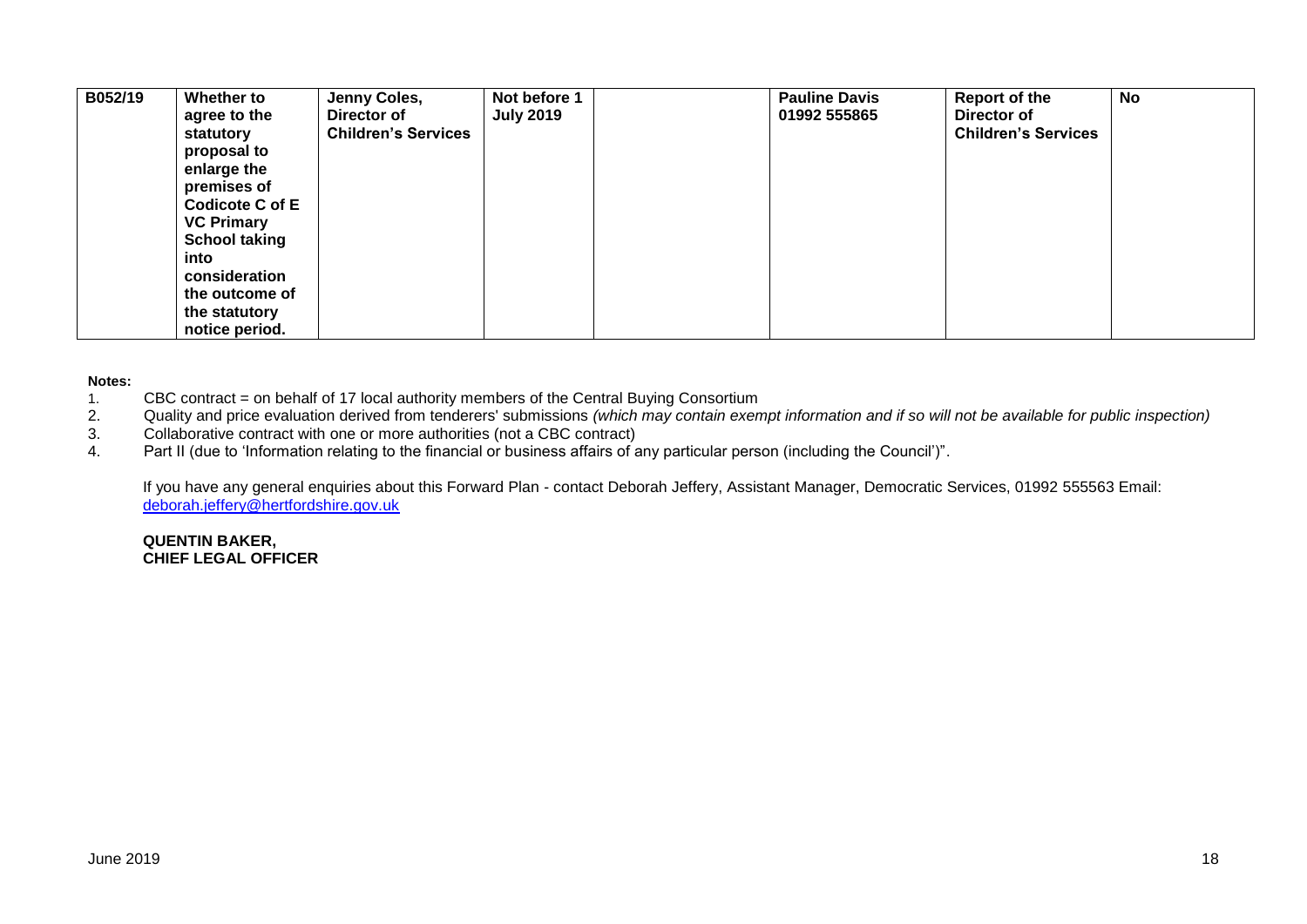

## **HERTFORDSHIRE COUNTY COUNCIL**

**FORWARD PLAN Notice of (a) key and other decisions likely to be made on behalf of the County Council by Cabinet, (b) key decisions likely to be made on behalf of the County Council by Officers and (c) decisions on Traffic Regulation Orders likely to be made by Officers on behalf of the County Council in the period 1 July 2019 – 31 October 2019**

# **Published: 3 June 2019**

[Note: Key decisions and other decisions due to be reached in June 2019 but not yet made remain listed (notice of these items was given in the Forward Plan issued on 8 May 2019)]

# **TRAFFIC REGULATION ORDERS**

### **EAST HERTS & LEA VALLEY**

| <b>Broxbourne</b> |  |
|-------------------|--|
| Location          |  |

| Location                                  | <b>Proposed Restriction</b> |
|-------------------------------------------|-----------------------------|
| Andrews Lane, Cheshunt                    | 30mph Speed Limit           |
| Bryanstone Road, Waltham Cross            | <b>Waiting Restrictions</b> |
| Jackson Drive, Flamstead End              | <b>Waiting Restrictions</b> |
| Oaklands Road / Southview Close, Cheshunt | <b>Waiting Restrictions</b> |

#### **East Herts**

r

| Location                                              | <b>Proposed Restriction</b>                               |
|-------------------------------------------------------|-----------------------------------------------------------|
| Various Roads, Hertford (3 areas)                     | <b>Waiting Restrictions</b>                               |
| Various Roads, Buntingford (2 areas)                  | <b>Waiting Restrictions</b>                               |
| Various Roads, Puckeridge                             | 7.5 Tonne Weight Limit                                    |
| <b>Hertford Town Centre</b>                           | Road Humps, Pedestrian Crossing, Pedestrian Zone, Waiting |
|                                                       | Restrictions                                              |
| A120, Cambridge Road & Old Standon Hill, Standon      | One Way, Prescribed Routes, Prohibition of Turns          |
| A120, High Street & Mill End, Standon                 | <b>Waiting Restrictions</b>                               |
| Hartham Lane, Hertford                                | <b>Waiting Restrictions</b>                               |
| Crane Mead, Ware                                      | Waiting Restrictions, Road Humps                          |
| Various Roads, Hunsdon                                | 30mph Speed Limit                                         |
| South Street, Bishop's Stortford                      | Waiting Restriction and Revocation                        |
| Baldock Road/Bowling Green Lane, Buntingford          | <b>Waiting Restriction</b>                                |
| Ermine Street, Norris Way etc, Buntingford            | <b>Waiting Restriction</b>                                |
| B180 Hunsdon Road, Widford                            | 40mph Speed Limit                                         |
| Various Roads, Hertford                               | <b>Waiting Restrictions</b>                               |
| Havers Lane, Bishop's Stortford                       | <b>Waiting Restrictions</b>                               |
| Newlands Avenue, Lovett Close etc, Bishop's Stortford | <b>Waiting Restrictions</b>                               |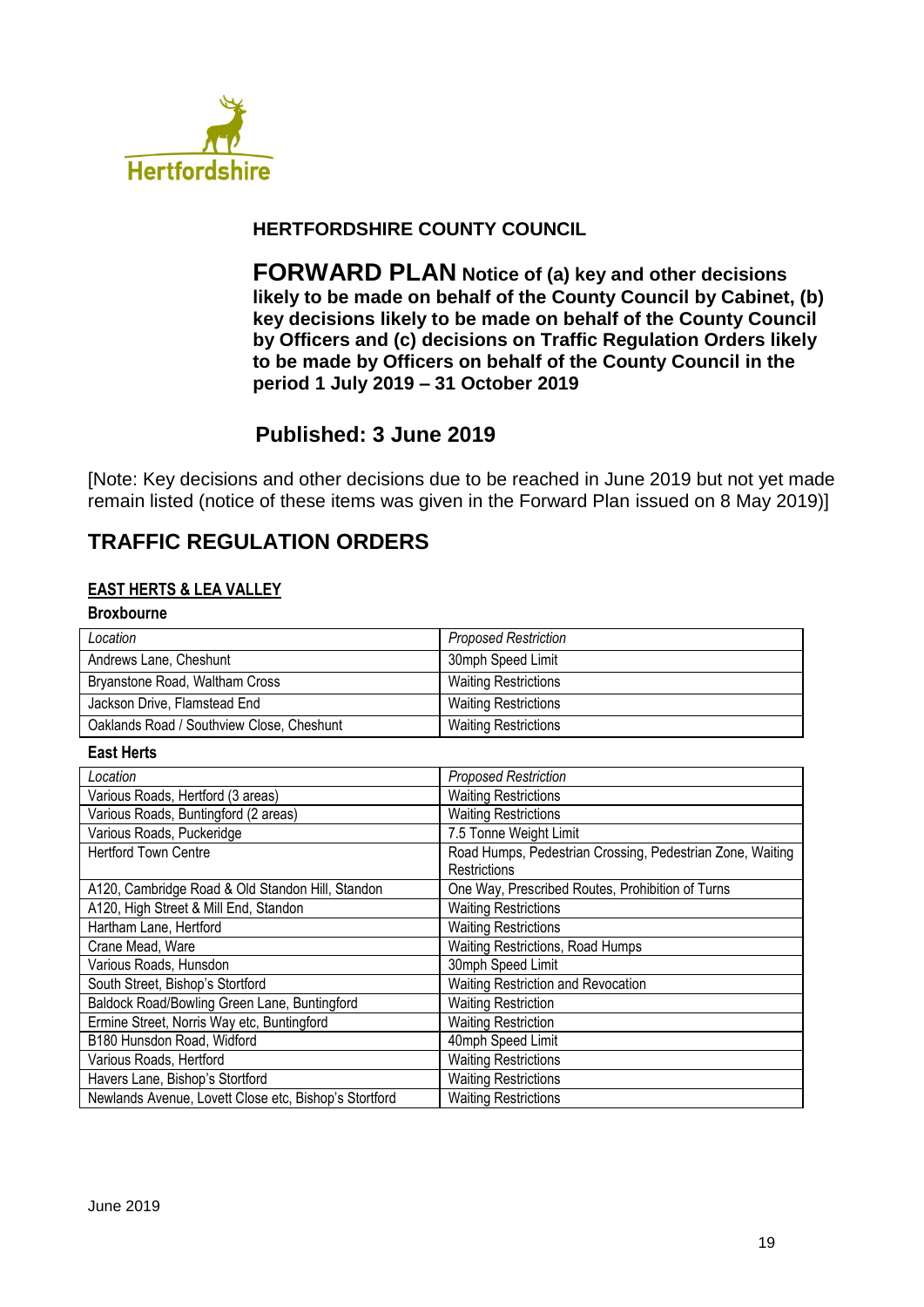## **MID HERTS**

## **Dacorum**

| Location                                             | <b>Proposed Restriction</b>              |
|------------------------------------------------------|------------------------------------------|
| Tringford Road, Tring                                | 30mph Speed Limit, Waiting Restrictions  |
| Sunnyhill Road/Melsted Road, Hemel Hempstead         | <b>Waiting Restrictions</b>              |
| Bridgewater Road, Berkhamsted                        | <b>Waiting Restrictions</b>              |
| Various Roads, Berkhamsted (2)                       | <b>Waiting Restrictions</b>              |
| Various Roads, Tring                                 | 20mph Speed Limit Zone                   |
| Various Roads, Hemel Hempstead                       | <b>Experimental Waiting Restrictions</b> |
| Wood Lane End, Hemel Hempstead                       | Prohibition of Motor Vehicles            |
| Various Roads, Markyate                              | 20mph Speed Limit                        |
| A4147 Maylands Avenue, Hemel Hempstead               | <b>Revocation Waiting Restrictions</b>   |
| A4251 London Road / Magenta Court, Hemel Hempstead   | <b>Waiting Restrictions</b>              |
| Buncefield Lane / Wood Lane End etc, Hemel Hempstead | Waiting Restrictions, Weight Limit       |
| Jocketts Road / Northridge Way etc, Hemel Hempstead  | <b>Waiting Restrictions</b>              |
| Long Chaulden / Cuttsfield Terrace, Hemel Hempstead  | <b>Waiting Restrictions</b>              |

#### **St. Albans**

| Location                                             | <b>Proposed Restriction</b>                          |
|------------------------------------------------------|------------------------------------------------------|
| Hatfield Road, St Albans                             | Parking Place Revocation                             |
| Sandpit Lane, St Albans                              | 30mph Speed Limit                                    |
| A5183 St Albans / Redbourn Roads, Redbourn/St Albans | 40mph Speed Limit                                    |
| Various Roads, St Albans                             | 20mph Speed Limit Zone                               |
| A1081 London Road, St Albans                         | Waiting Restrictions Revocation, Pedestrian Crossing |
| Langley Grove, Sandridge                             | <b>Waiting Restriction</b>                           |
| Waverley Road, St Albans                             | <b>Waiting Restrictions</b>                          |
| Harpenden Lane, Redbourn                             | Road Humps, Pedestrian Crossing                      |
| Harpenden Lane, Redbourn                             | <b>Waiting Restrictions</b>                          |

# **Welwyn Hatfield**

| Location                                                  | <b>Proposed Restriction</b>                                |
|-----------------------------------------------------------|------------------------------------------------------------|
| Various Roads, Welwyn Garden City                         | <b>Waiting Restrictions</b>                                |
| Hillcrest & Sorrel Close, Hatfield                        | Waiting Restrictions, Parking Places                       |
| Various Roads, Welwyn                                     | <b>Waiting Restrictions</b>                                |
| Welwyn Garden City Town Centre                            | Restricted Zone, Pedestrian Zone, 20mph Speed Limit, Cycle |
|                                                           | Lane, One Way Traffic, Parking Places, Road Humps          |
| Harper Green Lane, St Ives Close, Honeymead etc, Digswell | <b>Waiting Restrictions</b>                                |
| Fretherne Road, Welwyn Garden City                        | Prohibition of Motor Vehicles                              |
| Bridgefields, Welwyn Garden City                          | <b>Waiting Restrictions</b>                                |

# **NORTH HERTS**

## **North Herts**

| Location                                     | <b>Proposed Restriction</b> |
|----------------------------------------------|-----------------------------|
| Park Lane/Gun Lane, Knebworth                | <b>Waiting Restrictions</b> |
| Mattocke Road, The Crescent, Hitchin         | <b>Waiting Restrictions</b> |
| Periwinkle Lane, Hitchin                     | 20mph Speed Limit extension |
| Pixmore Avenue, Letchworth                   | <b>Waiting Restrictions</b> |
| Whitehorse Lane/Knott Close etc, Great Ashby | 20mph Speed Limit           |
| High Street/Mill Lane, Ashwell               | Parking Place               |
| Various Roads, Hatfield                      | <b>Waiting Restrictions</b> |

## **Stevenage**

| :auor                     | $\cdots$<br>.<br>.<br>---<br>striction<br>55<br> |
|---------------------------|--------------------------------------------------|
| <b>No</b><br>้คะ<br>าemes |                                                  |